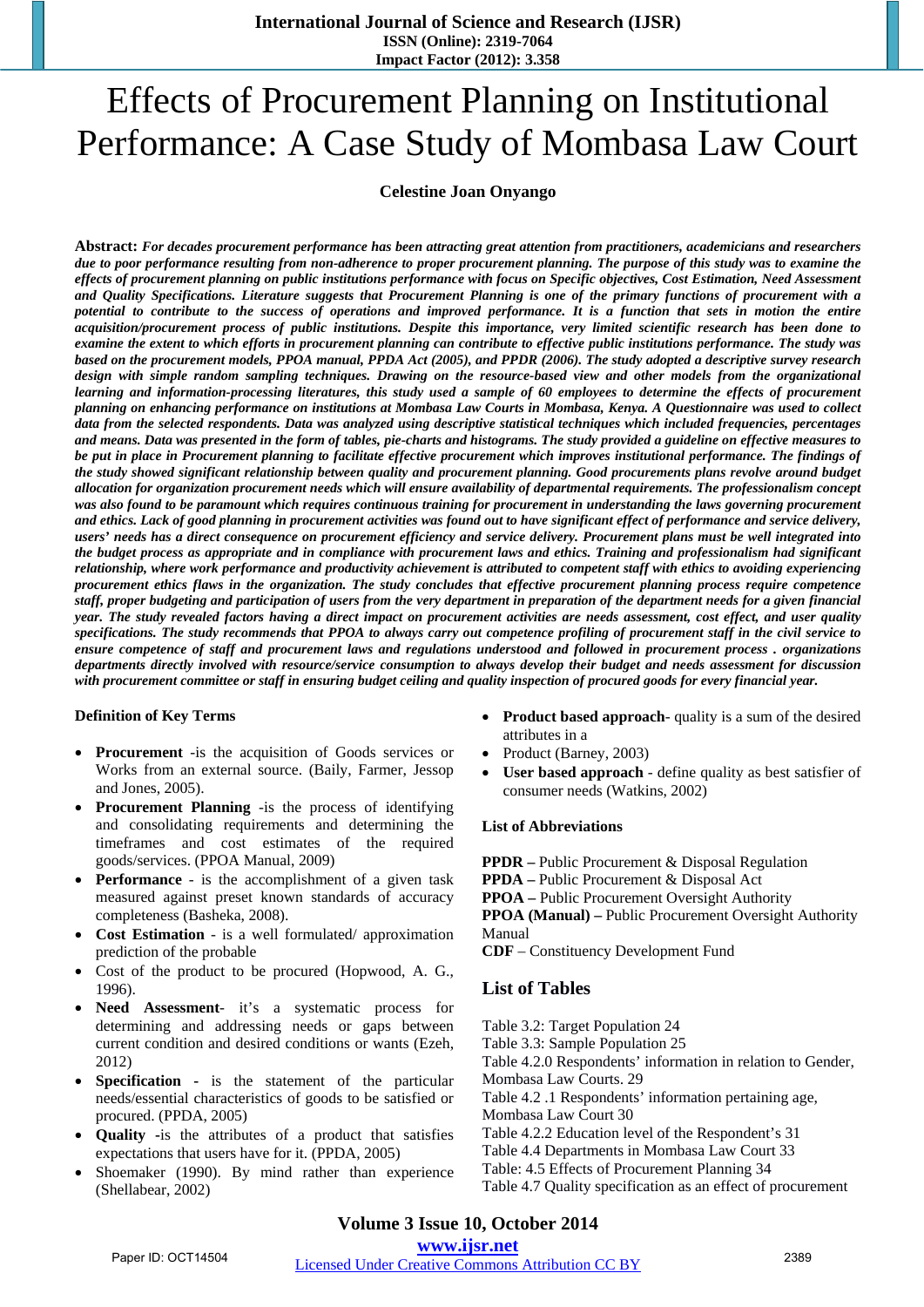#### planning 38

Table 4.8: Management View on Quality Specification 39 Table 4.9.1: Factors that affects Neeed Assessment in Procurement Planning. 41 Table 4.9.2 Extent to which need assessment affects procurement planning. 42 Table 4.11 Ranking of all effects of procurement planning on organizational performance 45

# **List of Figures**

Figure 2.3: Conceptual Frame work on the Effects of Procurement Planning on Institutional Performance. 14 Fig 4.6: Need assessment a factor 35 Fig 4.10: Extent to which need assessment affects procurement planning 44

# **Table of Contents**

DECLARATION i DEDICATION ii ACKNOWLEDGEMENT iii ABSTRACT iv DEFINITION OF KEY TERMS vi LIST OF ABBREVIATIONS vii LIST OF TABLES viii LIST OF FIGURES ix

# **Chapter One 1**

INTRODUCTION 1 1.1 Background of the Study 1 1.2 Background of Mombasa Law Court 3 1.3 Statement of the problem 4 1.4 Objectives of the Study 7 1.4.1 General Objectives 7 1.4.2 Specific Objectives 7 1.5 Research Questions 7 1.6 Justification of the Study 8 1.7 Scope of the Study 8 1.8 Limitation of the study 9 **Chapter Two 10** 

LITERATURE REVIEW 10 2.1 Introduction 10 2.2 Theoretical Review. 10 2.2.1 The concept of Performance (Balanced Score Card ) 11 2.2.2 Resource-based approach 12 2.2.3 Porter's five forces model 13 2.3 Conceptual Frame Work 14

2.3.1 Needs Assessment in procurement planning 15

2.3.2 Quality specification in procurement 16

2.3.3 Cost estimation and forecasting in procurement 18

2.4 Critique of the existing literature relevant to the study 20 2.5 Research Gaps 22

# **Chapter Three 23**

RESEARCH DESIGN AND METHODOLOGY 23 3.0 Introduction 23 3.1 Research Design 23 3.2 Population 23

- 3.3 Sampling Frame 24
- 3.4 Sample and Sampling Technique 24
- 3.5 Research Instruments 25
- 3.5.1 Questionnaires 25
- 3.5.2 Interview Schedules 26
- 3.6 Data collection procedure 26
- 3.7 Piloting of Questionnaires 27
- 3.8 Data Processing and Analysis 27

# **Chapter Four 29**

RESEARCH FINDINGS AND DISCUSSION 29 4.1 Introduction 29 4.2 Demographic Analysis 29 4.2.0 Findings on respondents' information in relation to Gender, Mombasa Law Courts. 30 4.2.1 Age of respondents 30 4.2.1 Findings on respondents' information pertaining age, Mombasa Law Court 30 4.2.2 Level of Education 31 4.2 Findings on education level of the Respondent's 31 4.3.Years Worked in Mombasa Law Court 32 4.3.1 Findings on Years Worked in Mombasa Law Court 32 4.3.2 Employment Status 32 4.4.1 Findings on Departmental composition of the target population 33 4. 5 Effects of procurement planning on organizational performance. 33 4.5.1 Findings on effects of procurement planning 34 4.6 Extent to which needs assessment affects procurement planning 35 4.6 Needs assessment an effect of procurement planning 36 4.6.1 Findings on extent to which cost estimation is considered an effect of procurement planning 37 4.6.2 Extent to which Quality specification affect procurement planning 37 4.7 Findings on quality specification as an effect of procurement planning 38 4.8 Managements view on Quality specification as an effect of procurement planning. 38 4.8.2 Management view on Quality Specification 39 4.8.3 Findings on Management View on Quality Specification 39 4.9 Managements view on Need Assessment as a factor that affects Procurement Planning. 40 4.9.2 Findings on factors that affect Need Assessment in Procurement Planning. 41 4.10 Managements view on Cost Estimation as an effect of Procurement Planning 43 4.10.2 Findings on extent to which Cost Estimation affects procurement planning 43 4.10.3 Findings on extent to which Cost Estimation affects procurement planning 44 4.11 Findings on effects of procurement planning on organizational performance 45

# **Chapter Five 46**

SUMMARY OF FINDINGS, CONCLUSION AND RECOMMENDATIONS 46

- 5.1 Introduction 46
- 5.2 Summary of Findings 46
- 5.2.3 quality specification and performance 46
- 5.2.4 Need assessment and procurement planning 47
- 5.2.5 Staff Competency and Procurement Performance 49
- 5.2.6 Effects of procurement planning and performance 49
- 5.3 CONCLUSION 49

# **Volume 3 Issue 10, October 2014**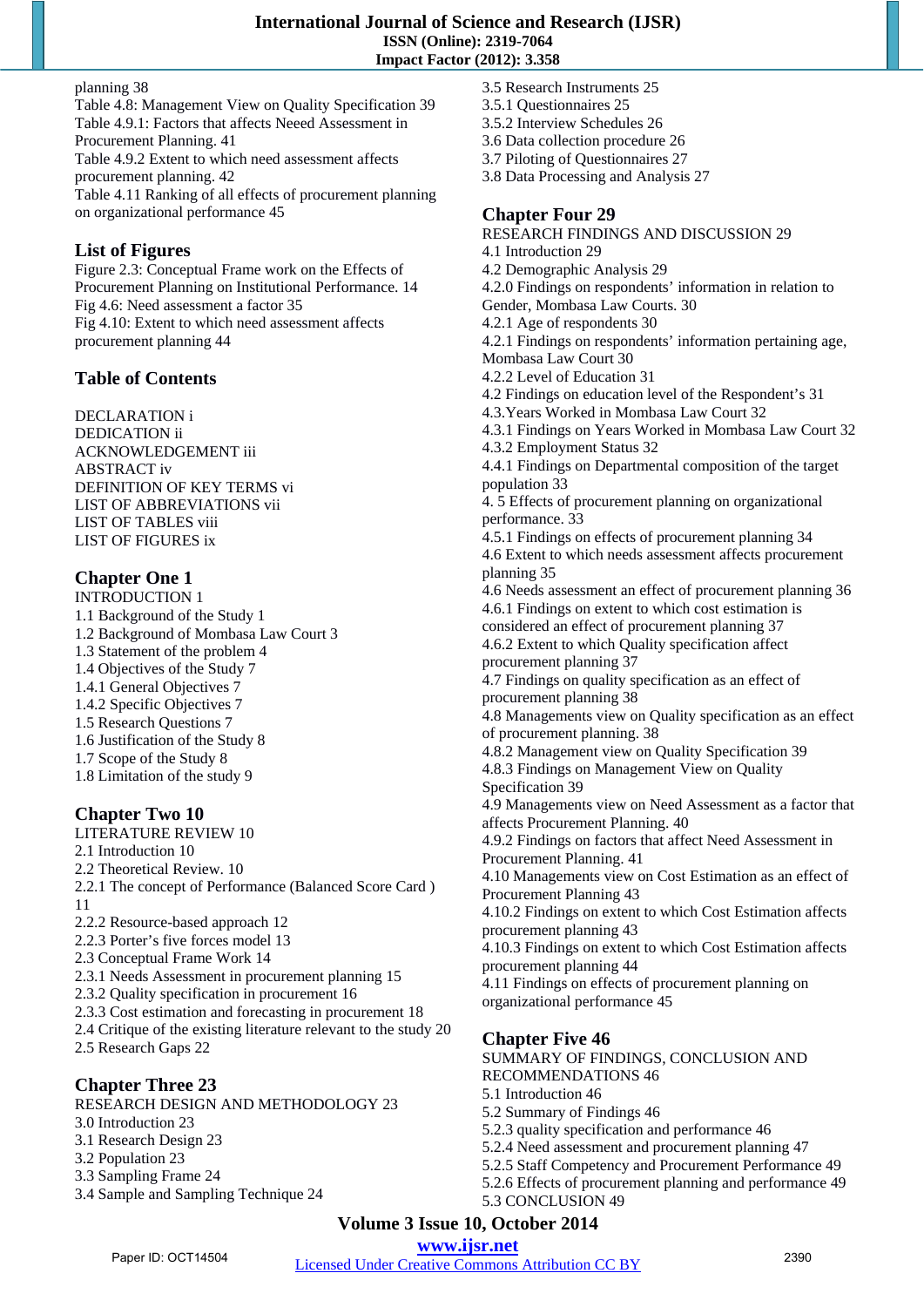5.4 RECOMMENDATIONS 51 5.4.1Policy Recommendation 51 5.4.2 Managerial Recommendation 51 5.5 SUGGESTION FOR FURTHER STUDY 52 REFERENCES 53 APPENDICES 56 APPENDIX I: INTRODUCTION LETTER 56 APPENDIX II: QUESTIONNAIRE FOR EMPLOYEES 57 APPENDIX II: INTERVIEW SCHEDULE FOR SENIOR MANAGEMENT STAFF 60 APPENDIX IV: BUDGET PLAN 61 APPENDIX V: WORK PLAN 62

#### **Chapter One**

#### **1. Introduction**

This chapter discusses the background of the study on effects of procurement planning on public institutions performance. It also examines the background of the study, brief history of Mombasa Law Court, problem statement, objectives of the study, research questions, Justification of the study, scope of the study, and limitation of the study.

#### **1.1 Background of the Study**

Over the past few years, developing countries have been awakened on the importance of effective management of the public procurement process at both central and local government levels, and its subsequent contribution to improved governance of the public sector. Procurement; a function that was traditionally viewed as a clerical and reactive task has since positioned itself among core organizational functions, and its management is becoming increasingly critical for the well functioning of any organization. Procurement is becoming important at the local level, in parallel with decentralization and the increasing range of functions performed by local governments in most countries (Schiavo-Campo& Sundaram, 2000).

Poor procurement planning has been one of the major stumbling blocks to the economic development of Africa and it has been clear that a number of African countries have not paid adequate attention to the proper management of public resources (Basheka, 2004). An efficient public procurement system is vital to the advancement of African countries and is a concrete expression of the national commitment to making the best possible use of public resources (Kabaj, 2003). The influence of new public management (NPM) philosophies in the functioning of the public sector has been embraced procedurally by government departments in a number of African Countries.

A significant number of African countries have over the years adopted measures aimed at decentralization of government, together with development planning and administration and this fashion became popular in the 1980s(Livingstone & Charlton, 2001). By the late 1990s the failure of the existing procurement systems to cope with the expansion in government procurement requirements and to delivery of value for money had become generally accepted among government and donor partners (Agaba and Shipman, 2007).

In Kenya, never before has there been a growing interest in the procurement planning as discovered by the researcher than it is today. Its management now appears on the agenda of researchers, academics, and policy makers. (Partrick Kakwezi and Sonny Nyeko unpublished thesis)

In 2005, Kenya initiated procurement reforms which culminated into the enactment of the PPDA Act, 2005 and Regulations, 2006. According to the PPDA 2005, procurement has been decentralized and all the Procuring Entities (PEs) are now carrying out their procurement and disposal activities. These Procuring Entities include Central Government Ministries and Departments, Statutory Bodies, State Owned Corporations, all the Local Government Authorities, co-operative societies and Constituency Development Funds (CDF).

This is currently the principle law governing procurement and disposal in public sector. It prevails over all regulations and guidelines relating to procurement at all levels of the public sector in Kenya. It has created a new procurement framework intended to achieve a number of objectives. Firstly, is to promote economy and efficiency in procurement and disposal activities of the public sector.

Second is to ensure public procurement and disposal is conducted in a fair, transparent and non-discriminatory manner within public sector. Thirdly, to promote integrity and fairness of the procedures; fourthly, is to increase transparency and accountability in those procedures and finally increase public confidence in those procedures.

A procurement plan must be integrated into annual sector expenditure programs to enhance financial predictability (PPOA, 2009) and Public Procurement and Disposal General Manual.

Section 26 (3) of the Act and Regulations 20 and 21 make procurement planning mandatory. The procurement plans are prepared as part of the annual budget preparation process as they are necessary to inform the cash flow preparation. The annual procurement planning is an integral part of the budget processes .Therefore it is important to appropriately plan multiyear procurement and to integrate them into the medium term budgetary frameworks. The target group of the study is Mombasa law Court. This is a public institution which offers a variety of services to the public.

#### **1.2 Background of Mombasa Law Court**

Mombasa Law Court is located on the coast of the Indian Ocean in the city of Mombasa, southeastern Kenya. The Mombasa law court was set up in 1890 five years before Kenya became a protectorate. It was the first court to be set up in a go down near the old customs which lie on the seaward side of the government square overlooking the old harbor. Later in 1998 the court moved into the new police headquarters opposite the new entrance to Forte Jesus and later in 1902 it moved into its new magnificent premises in forte Jesus. Finally in 1984 the Mombasa Law Court moved to a modern magnificent air conditioned building on the far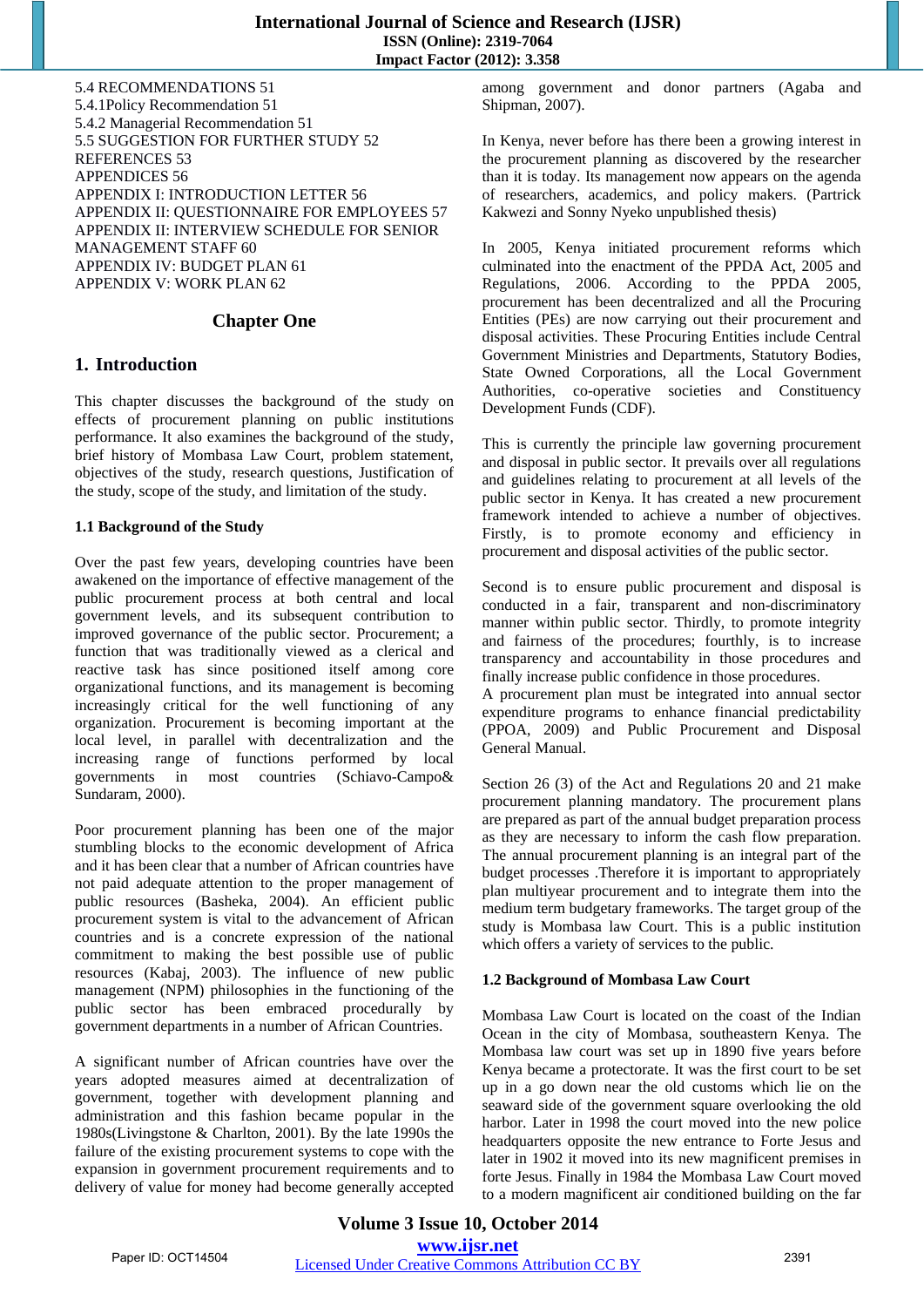side of the treasury square where it was opened by his Excellency the President Daniel Arap Moi in the presence of the honorable Chief Justice and a host of judges and V.I.Ps. This is where the court has remained up to date.

The Mombasa law Court is a High Court and also comprises of the Subordinate Courts (Magistrates Courts) and it presides over various cases which includes Criminal Cases, Civil Cases ,Commercial and Admiralty Cases, Children Cases, Family &Probate, Muslim Cases ,Constitutional and Judicial Review Cases and Petition Cases. Currently the court has a total of fifteen (15) Magistrate Courts and eight (7) High Courts. The Courts can accommodate a capacity of Forty (40) persons per Court giving a total of Nine Hundred and Twenty (920) Litigants per day. The Mombasa Law Court has over Two hundred employees.

#### **1.3 Statement of the problem**

Procurement planning is an essential component of public finance that has impact towards many other components and thus affects overall efficiency and effectiveness of organizations performance (Basheka, 2008). Procurement is a newly emerging academic discipline in Kenya and therefore there is no much scholarly works that have been done on the subject of procurement planning. The available 'data' is only based on reports of the Public Procurement and Disposal Authority (PPDA) and other governments audit institutions. There is very little systematic research on the entire procurement process and the effects of this process on governance. This study was precipitated by the limited scientific literature documenting the relationship between procurement planning and effective public institutions performance (Telgen, Zomer, & de Boer, 1997).

Procurement planning is one of the primary functions of procurement with a potential to contribute to the success of public institution's operations and improved service delivery (Basheka, 2008). It is a function that sets in motion the entire acquisition/procurement process of public institutions. Despite this importance, very limited scientific research has been done to examine the extent to which efforts in procurement planning can contribute to effective public institution's performance (DCD/DAC, 2003).

Every institution that uses state funds for its operations is supposed to comply with the Public Procurement Act with effect from August 2005 (PPOA Manual, 2009) the implementation of the Public Procurement Act is very crucial to these institutions. Procurement is now one of the top items that consume public money (Wittig, 1999, p.8) and therefore procurement planning helps to address the loopholes in the system which millions of state funds are misappropriated through procurement.

The procurement plans for the public institution have lacked transparency, with no involvement of multilevel, multisector consultations at conception stages. Lack of transparency has failed to have clear outline of the procurement financial year activity and expenditure with accurate assessment of needs (Bailey, Farmer, Jessop and Jones, 2005).

Regardless of the effort by the governments of developing countries, like Kenya and development partners like the

World Bank to improve performance of the procurement function, public procurement is still marred by shoddy works, poor quality goods and services (Basheka, 2004). Failure to implement or delayed implementation of recommended performance standards has resulted in unnecessarily high operation costs, uncoordinated business activities, and failure to attract and retain experienced and skilled personnel in the procurement positions, thus affecting the function's performance (The World Bank Country Procurement Assessment Report, 2004).

PPOA Manual (2009), states that adequate planning and prioritization of needs by each procuring entity is an essential prerequisite to effective procurement for the following reasons: Funding for procurement is unlikely to be sufficient to meet all requirements, and scarce financial resources must be allocated to meet the priority public services before less essential needs; and publication of realistic annual procurement plans allows the private sector to respond more effectively to the requirements and specifications of government, through investment in staff and equipment, manufacture and importing of goods, and financial planning.

Therefore, the purpose of this study is to address the effects of procurement planning on public institution's performance and to identify how procurement planning can contribute to improved performance of the procurement function in public entities. Indeed, the measures will enhance procurement efficiency and procurement effectiveness of the purchasing function as different models have shown how procurement planning has a link to improved performance (PPOA, 2009).

Mombasa law court procurements have been termed to be weak since procurement planning was not put in place. The organization's expenditure has been extravagant and inadequate as revealed by the past minutes obtained. The organization has not been able to adequately provide good expenditure of their allocated budget which is attributed to lack of proper procurement planning. There is a need for procurement planning as it assists procurement entities fulfils their requirements and needs in terms of procurement and hence achieves their service delivery objectives (performance).

#### **1.4 Objectives of the Study**

#### **1.4.1 General Objectives**

The general objective was to determine the effects of procurement planning on institution performance.

#### **1.4.2 Specific Objectives**

The following specific objectives guided this study;

- 1.To determine the effect of Proper Need Assessment on institution's performance.
- 2.To establish the effect of Procurement Cost Estimation on institution's performance.
- 3.To determine the effect of Quality Specification of goods on institution's performance.

#### **1.5 Research Questions**

The study was guided by the following Questions;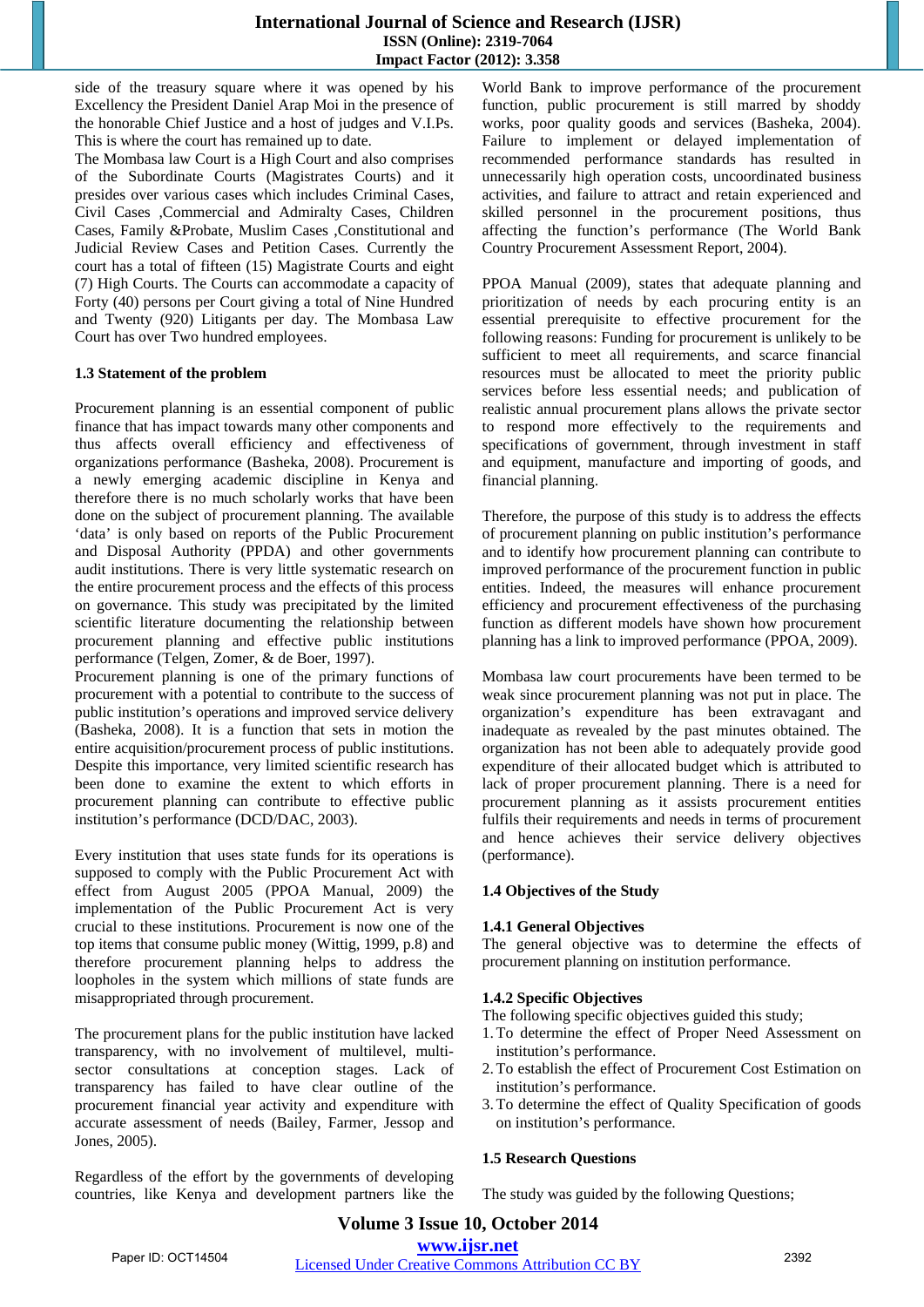1. How does need assessment influence an organization's performance?

#### 2. How does proper cost estimation affect an institution's performance?

3. How does quality specification of goods affect institutional performance?

#### **1.6 Justification of the Study**

The findings of the study will give an insight into the current problem to improve on public institution's performance. Procurement planning of public institutions is expected to assist all public organizations to come up with policy in their respective entities to overcome the problem. The policy will help improve on the quality of procurement through cost cutting purchase, reduced delivery period, quality attainment, efficient and effective processes

The poor planning concept has given the public institution's a poor public image because of misplaced priorities of funds due lack of serious plans in the public procurement institutions. Therefore the study will enable the sector to prioritize procurement planning in every financial year leading to quality procurement and improved performance.

The study is necessary to assist central and county governments achieve their objectives through planned procurement. If public institutions emphasize and practice procurement planning they stand a chance of getting more funds from donors or private sector stakeholders who can step in to cater for deficits courtesy of inadequate funding by the central government thus resulting in improved organizational performance.

#### **1.7 Scope of the Study**

This study focused on effects of procurement planning at Mombasa Law Court which is the research area. The research population was drawn from the court's stakeholders and the employees from different departments who benefit from services rendered by the court. These departments included the judge's chambers, Magistrates chambers, Registries, Human Resource and Administration, Accounts, ICT and Procurement.

A selected sample was drawn among the population seeking the services of the court to enable them give their contribution on the institution's performance in terms of procurement planning. The study is expected to last for one year.

#### **1.8 Limitation of the Study**

The study had the following limitations; the researcher was limited to only one public institution due to lack of funds and limited time. Secondly, the study results could not be generalized since the research was only done in only one court hence didn't not give a true picture of the state of procurement planning in all courts in Kenya. Future studies need to focus on a wider Kenyan judicial system with multifaceted procurement platform.

### **Chapter Two**

# **2. Literature Review**

#### **2.1 Introduction**

This chapter reviews relevant literature and documented information on effects of Procurement Planning on Performance. Needs Assessment, Quality Specification and Cost Estimation. It highlights knowledge, beliefs and dispositions held by a range of scholars and writers on procurement planning. The review is meant to exemplify the key concepts of the topic of discussion. It provides the basis of critical review and a clearer understanding of the problem. The literature is presented thematically. The main sources of the literature were textbooks, publications, newsletters, theses and Internet.

#### **2.2 Theoretical Review.**

Various models have been formulated to explain on performance and what organizations need to do in order to enhance performance. These models play an important role in the study on effects of procurement planning on performance. It is important for an organization to maintain the procurement plan. It is considerably more expensive and extravagant to procure items in an organization without a procurement plan and therefore many public institutions are abiding by the public procurement and oversight authority rules and regulations to improve on performance in terms of procurement planning.

This means the entity will reduce overstocking, saves on cost achieved through economies of scale and procurement of quality works, goods and services achieved through quality specifications. For this reason, many organizations have seen that any money spent in improving the level of service is an investment in the business, and can often be measured against an increase in market share and the performance of the business (Watkins, 2002).

**2.2.1 The concept of Performance (Balanced Score Card)**  The first theory of the study the concept of performance explained by the balanced scorecard methodology as an analysis technique designed to translate an organization's mission statement and overall business strategy into specific, quantifiable goals and to monitor the organization's performance in terms of achieving these goals. Kaplan and Norton (1992) explains balanced scorecard methodology as a comprehensive approach that analyzes an organization's overall performance in four ways, based on the idea that assessing performance through financial returns only provides information about how well the organization did prior to the assessment, so that future performance can be predicted and proper actions taken to create the desired future.

The methodology examines performance in four areas: Cost analysis in terms of procurement the most traditionally used performance indicator, includes assessments of measures such as operating costs and return on investment customer analysis looks at customer satisfaction(need assessment) and retention; internal analysis looks at production and

**Volume 3 Issue 10, October 2014 www.ijsr.net**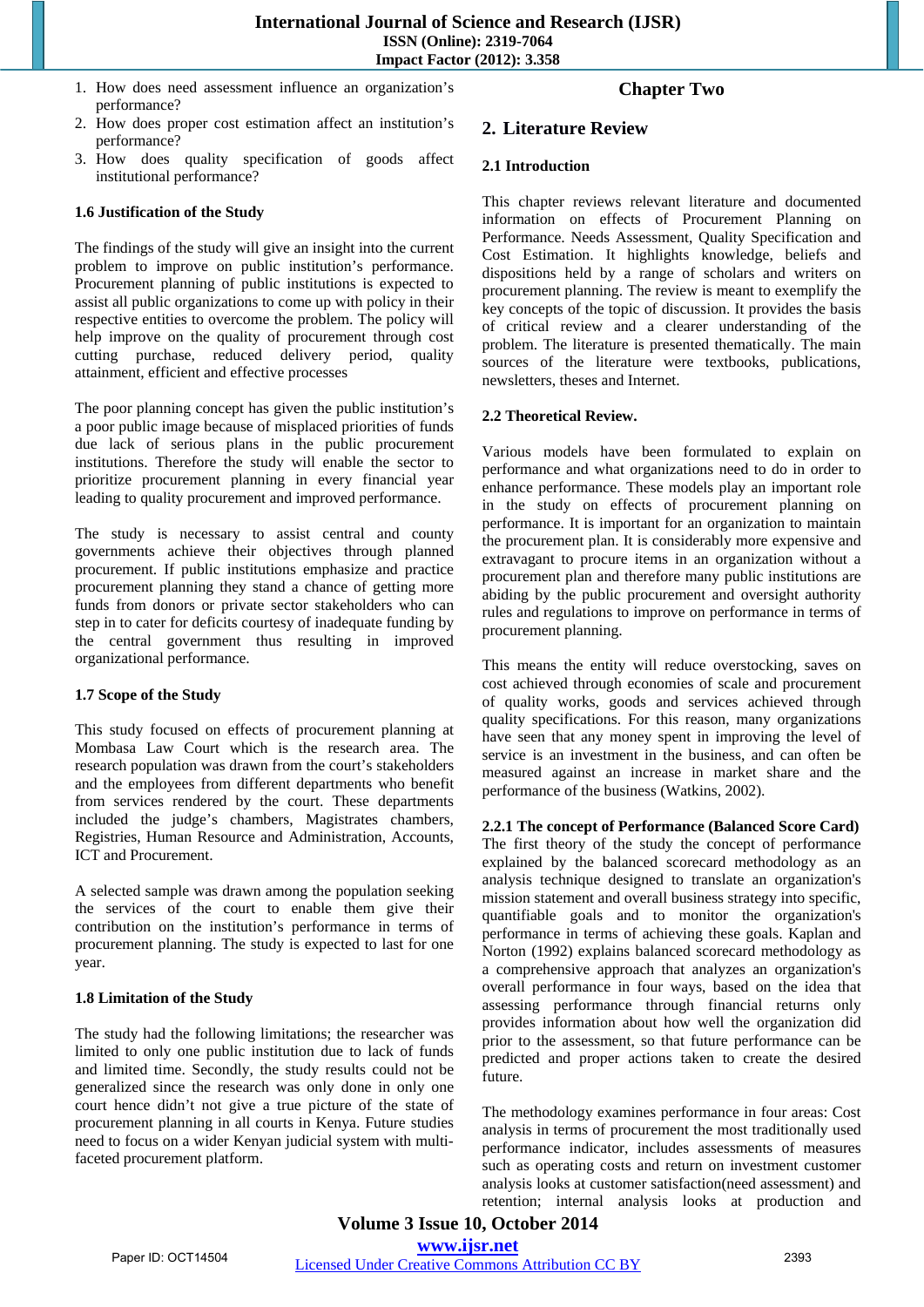innovation, measuring performance in terms of maximizing profit from current products and following indicators for future productivity; and finally, learning and growth analysis explores the effectiveness of management in terms of measures of employee satisfaction and retention and information system performance.

As a structure, balanced scorecard methodology breaks broad goals down successively into vision, strategies, tactical activities, and metrics. As an example of how the methodology might work, an organization might include in its mission statement a goal of maintaining employee satisfaction

Performance is rated in terms of scorecard that provides objective measurement of performance and indicates the supplier conformance to requirements Lyson and Farrington (2006). He further points out that the term scorecard is borrowed from the academic report card on which pupil performance is measured in terms of several subject grades and other performance indicators, such as homework, attendance, class participation and class behavior. Scores for each performance indicator are then aggregated to give an overall grade that provides feedback that should act as an incentive to improvement. Performance indicators such as delivery performance, customer satisfaction and quality of goods are weighted to indicate their relative importance.

#### **2.2.2 Resource-based approach**

The second theory of the study resource-based view (RBV) emphasizes the firm's resources as the fundamental determinants of competitive advantage through procurement planning and performance. It adopts two assumptions in analyzing sources of competitive advantage Barney (1991). Peteraf and Barney (2003). First, this model assumes that firms within an industry (or within a strategic group) may be heterogeneous with respect to the bundle of resources that they control. Second, it assumes that resource heterogeneity may persist over time because the resources used to implement firms' strategies are not perfectly mobile across firms. Resource heterogeneity (or uniqueness) is considered a necessary condition for a resource bundle to contribute to a competitive advantage. The argument goes "If all firms in a market have the same stock of resources, no strategy is available to one firm that would not also be available to all other firms in the market, Cool etal (2002). Like the Chicago School tradition, the RBV is an efficiency-based explanation of performance differences Barney (1991) and Barney (2003) explains Procurement Performance is attributed to resources having intrinsically different levels of efficiency in the sense that they enable the firms to deliver greater to their customers for a given cost (or can deliver the same benefit levels for a lower cost).

#### **2.2.3 Porter's Five Forces Model**

The third theory on Porters five forces model (1980) outlines an analytical framework for understanding the effects of industry structure on the profit potential of firms within an industry. This framework is one of the most influential contributions to the strategic field.

Porter's framework builds on the structure-conductperformance (SCP) paradigm from industrial organization economics. The essence of this paradigm is that the firm's performance in the marketplace depends critically on the characteristics of the industry in which it competes, i.e., the structure Porter (1981). In a limited move away from the traditional S-C-P paradigm, Porter (1980) acknowledges the role of firms in formulating appropriate competitive strategy to achieve superior economic performance, competitive strategy that may change the industry rules in the firm's favor (for instance, firm can choose strategies that affect or deter entry into their industries). Nevertheless, in Porter's (1980) work, the source of profits is not to be found in the firm but rather in the structure of the industry, especially the nature and balance of its competitive forces Shoemaker (1990).

Porter proposes an analytical framework to assess the attractiveness of an industry, "the group of firms producing products that are close substitutes for each other. He identifies five basic competitive forces seen as threats to the firm profits: threat of entry, threat of substitution, bargaining power of buyers, bargaining power of suppliers, and rivalry among current competitors. The collective impact of these five forces, the underlying structure of an industry, determines the intensity of industry competition and the ability of firms in the industry to make profits.

#### **2.3 Conceptual Frame Work**



**Figure 2.3:** Conceptual Frame work on the Effects of Procurement Planning on Institutional Performance.

#### **2.3.1 Needs Assessment in Procurement Planning**

Procurement Planning entails the identification of what needs to be procured (which is the result of a Needs Assessment), how the organizations needs can best be met, the scope of the goods, works or services required, what procurement strategies or methods to be deployed, setting the time frames, and the accountability for the full procurement process.

This part of the research is concerned with developing a detailed plan for solving the needs situation and examining the depth of the need and potentially required resources. It indeed involves determining what needs to be procured, when, how and by whom (Shellabear, 2002)

According to (Ezeh, 2012) Needs Assessment is "a systematic process for determining and addressing the needs, or gaps between current conditions and desired conditions or wants. This is important in procurement; because it is an effective tool to identify appropriate interventions or solutions by clearly identifying the problem to ensure that finite resources (Prior Budget appropriations)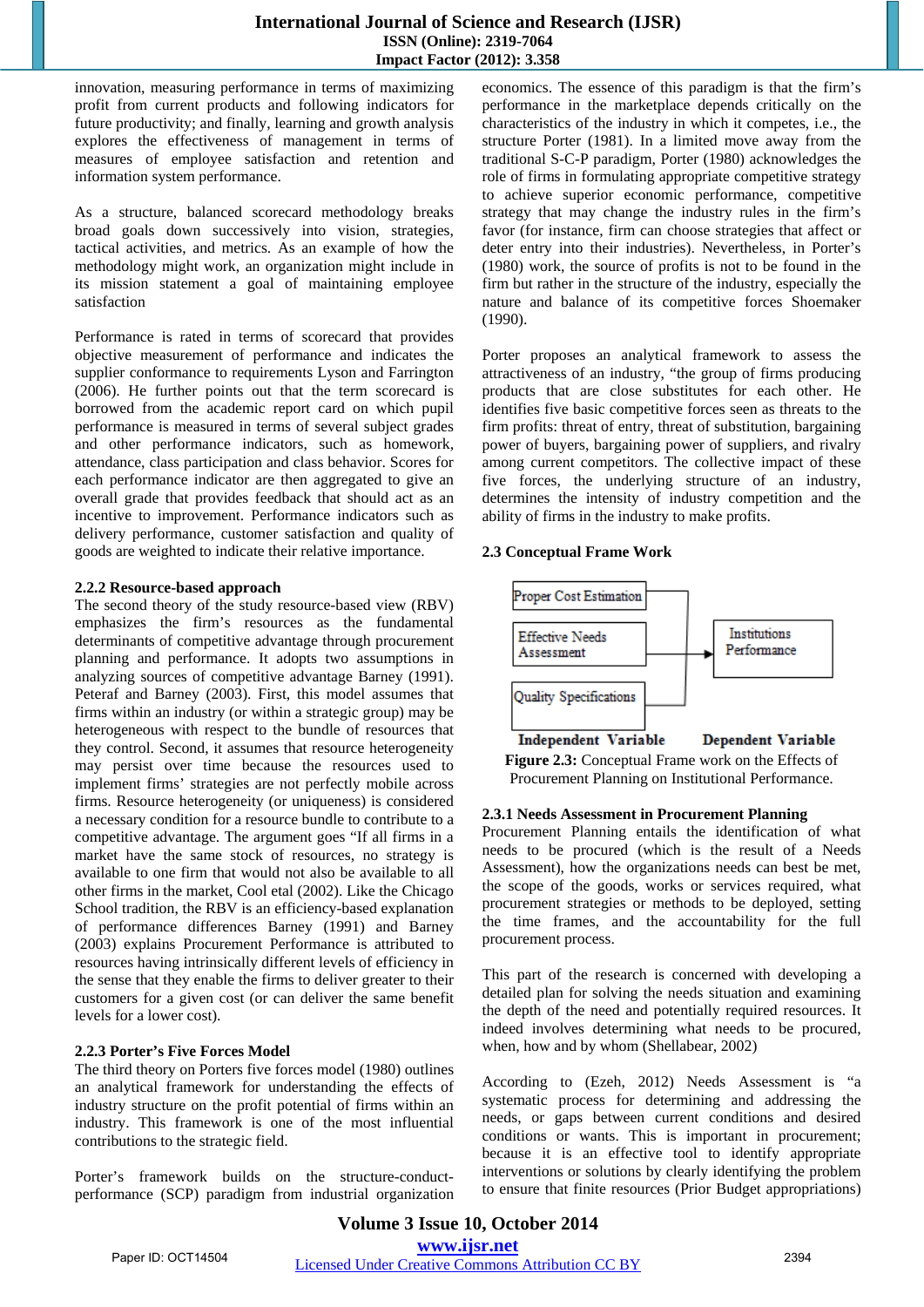are directed towards developing and implementing a feasible and applicable solution for identified projects

He further argues that a good needs assessment will lead to a well thought out project selection through a workshop or challenge session for all the stakeholders involved in a project or service delivery including the beneficiaries of the project or service. This creates an opportunity for stakeholders to carry out a robust Peer review of the project concept and design selection to assure them that what is being proposed is the best solution for the beneficiary's situation. This model can also be applied to public sector projects to achieve the same results if government projects must succeed

According to the (PPOA, 2009), the beginning of the procurement process is need realization and identification of the requirements. This is informed by the inventory status, projects plan, production schedules, work plans, capital or operational requirements budgets and the procurement plan. Establishment of the requirements is the foundation for conducting market survey to ascertain aspects such as prices, new products or alternative or substitute products, new sources of supply, nature of competition and environmental aspects that may affect the supply market.

In a 2007 report, (Karin *et al*.) singled out non-adherence to procurement methods as a major impediment to public procurement development in Kenya. They however did not specify the stage of procurement where this happened. In as much as the above studies highlight the core role of proper need assessment as a foundation for an effective procurement, they fail in bringing to the fore the link between need assessment and institutional performance

Public service agencies strive to maximize overall 'value for money' for citizen's This requires consideration of issues such as client satisfaction, the public interest, fair play, honesty, justice and equity (Barret, 2000; Korosec and Bartle, 2003). Recent theorists also point to the importance of public administration as a moral and ethical concern and recognize that administrative action is permeated by moral choices and are therefore models of not only technical and professional competencies but also of moral behavior (Schlosser, 2003).

#### **2.3.2 Quality specification in procurement**

According to Garvin (2003), quality is defined using five different approaches namely; the transcendent approach; the product-based approach; the user-based approach; the manufacturing-based approach; and the value-based approach. The transcendent approach equates quality with Innate excellence: The product-based approach defines quality as a sum or weighted sum of the desired attributes in a product: The user-based approach identifies a high quality item as one that best satisfies consumer needs or wants: The manufacturing-based approach equates quality with conformance to specifications: And the value-based approach defines amounts as a measure of not only the product's conformance to specifications or performance at an intended level but also conformance at an acceptable cost or price.

Gronroos (2001) defined service quality as a measure of how well the service level delivered meet customer expectations. A common definition of service quality is that service should correspond to the requirements (Edvardsson, 1998)**.** Despite rigorous academic debate and attention to issues related to understanding service quality from an external customer's perspective, research on the procurement needs domain is relatively new (Gremler *et al*. 1994).

Berry (1981) suggested that service organizations should not only focus on the external customer, but also monitor the exchange of services within the organization that is, service provided by an employee in a department or section to an employee in another area of the firm. The importance of internal functions has been recognized and most researchers agree that internal organizational support activities and the quality of internal service operations are key links to external customer satisfaction and an overall service quality strategy (Adamson, 1988; Davis, 1992; Feldman, 1991).

This implies that both user-based approach and transcendent approach are likely used by the procurement departments depicting the user department as their major source of existence; they are the first clients to consider before going out of the organization. Service quality can be described in terms of seven perceived criteria which include professionalism and skills; attitudes and behavior; accessibility and flexibility; reliability and trustworthiness; service recovery; serviscape; and reputation credibility (Gronroos, 2000). However, Parasuraman, Zeithaml, and Berry (1988) bring out five dimensions that can be used as measurement for perceived service quality which include; tangibles, reliability, responsiveness, assurance, and empathy. Reynosa and Moore's (1995), Identifies communication and flexibility while Vandermerwe and Gilbert (1991) highlights on relevance to complete the intservqual scale for measuring perceived internal service quality.

Edvardsson (1998) contends that specification is an integral part of the procurement function. Without a quality specification the process can be filled with pitfalls and obstacles for the purchasing department. He lists the characteristics of a good specification as follows; Identifies the minimum requirements of the end user, allows for a fair and open procurement process, provides for testing/inspection to insure the goods/services received meet the standard set forth in the specification and provides equitable award at the lowest possible cost.

#### **2.3.3 Cost Estimation and Forecasting in Procurement**

According to the PPDA Act (2007), purchases must be economical and efficient. This means that they should be based on market prices and should be able to generate saving. It also means that bad practices such as irresponsible procurement leading to wastage, wear and tear of stocks, over invoicing, unplanned expenditure, shortage of goods when needed, poor quality products and similar factors to be avoided. The PPOA prepares and updates a Market Price Index (MPI) to be used by the Procuring Entity (PE) on a periodic basis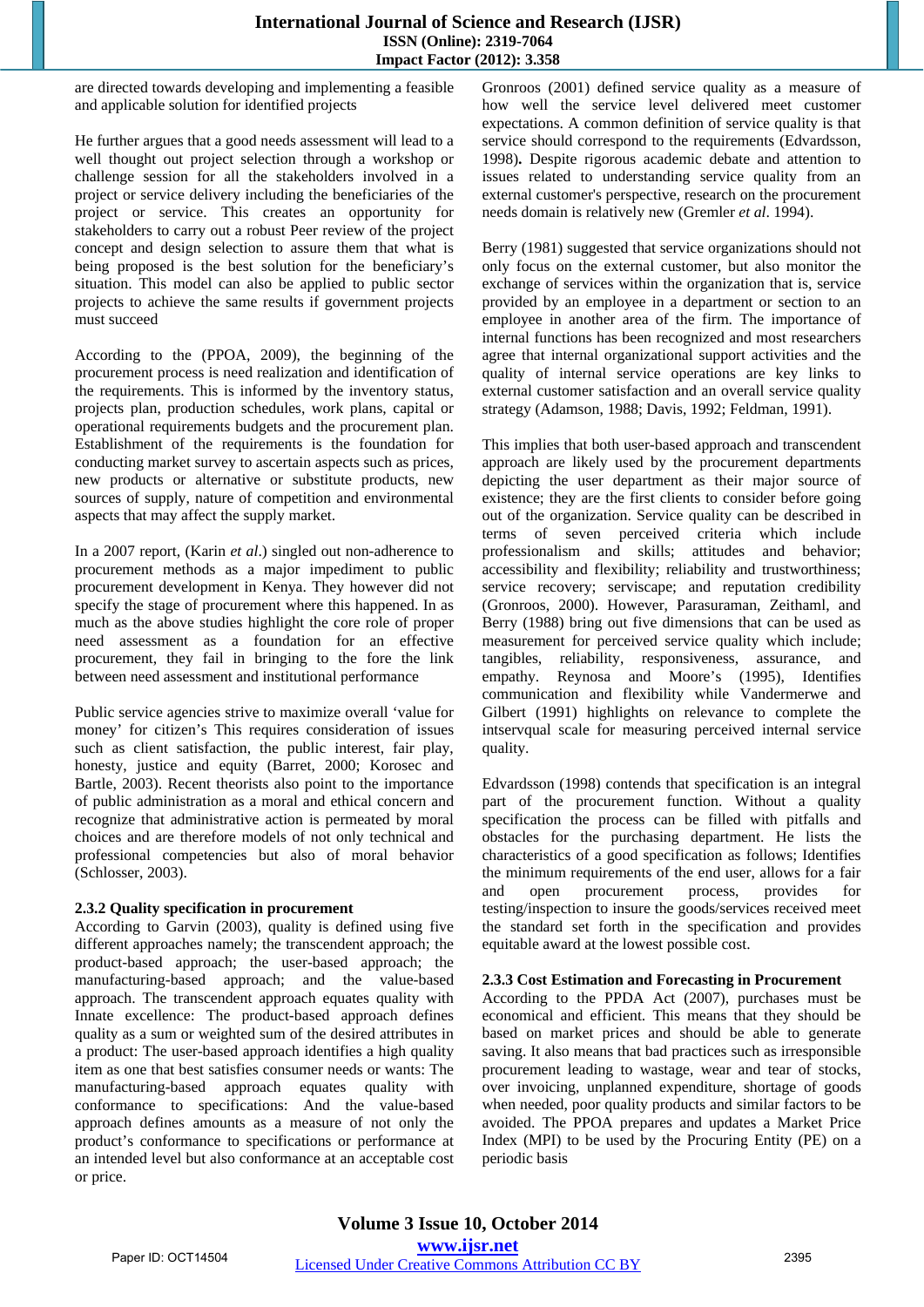The Procurement Plan (PP) must be integrated into the budgetary processes based on the indicative or approved budget, as stipulated in the PPDA (2006).The budget as well as the procurement plan are to be based on realistic cost estimates derived from the market research database which is to be compiled and updated regularly by the procurement unit in line with regulations, PPDA (2009). Costs are one of the factors that are concerned with the customer perspective. The price is not seen as the only parameter for costs. Other issues that are involved are ordering and delivering arrangements, paying for materials and storing the materials to mention a few. The customer might choose the more expensive supplier knowing that the delivery will be defectfree. That's why, taking the customer's perspective is crucial for the organization to succeed. (Kaplan & Norton 1992)

According to the Judiciary Strategic Plan (2012-2016), it intends to institutionalize results-based budgeting, and establish a financial management and accountability capacity so as to meet regulatory standards and customer needs. Specifically, the Judiciary plans to develop and operationalize value-for-money standards, trails and indicators for forensic audit, train procurement committees at the devolved units; and develop an annual procurement unit. In a 2007 Baseline survey of prices of common user items it was found that PE were buying at an average of 60% above the prevailing market price (Kirungu,2012).

#### **2.4 Critique of the existing literature relevant to the study**

The aim of the above literature review was to analyze the studies carried out on procurement planning with a special focus on, need assessment, cost estimation and quality specification.

Nwabuzor (2005) describes a comprehensive procurement performance as a function of an all-inclusive procurement planning process that analyzes all the variables in a specific environment. In relation to the above discussion, the studies and theories have established the value of, cost estimation, quality specification and need assessment. They, however, fail to highlight in clear terms the role of the above procurement planning variables on institutional performance.

Therefore, the study attempting to establish these relationships is more necessary for developing application of such relationships and performance with a close link to Mombasa Law Courts. Lack of accountability creates opportunities for corruption. Brinkerhoff (2004) identifies three key components of accountability, including the measurement of goals and results, the justification or explanation of those results to internal or external monitors, and punishment or sanctions for nonperformance or corrupt behavior. Institutions which do not have performance means in their processes, procedures, and plans experience lower performance and higher customer dissatisfaction and employee turnover (Artley & Stroh, 2001, Amaratunga & BAL dry, 2002 and CIPS Australia, 2005).

the primary functions of procurement with a potential to contribute to the success of local government operations and improved service delivery. It is a function that sets in motion the entire acquisition/procurement process of acquiring services in local governments. Mullins (2003) asserts that the contribution of procurement planning in facilitating an efficient and effective service delivery in public sector organizations is generally undisputed in both developed and developing countries. Its contribution can be at both central and local government levels of public sector management. This Study revealed a significant positive relationship between procurement planning and performance in local government procurement systems. These results are compared to international research findings, and suggestions are offered for management, policy making, and future research.

Manhood (1983) further adds that effective procurement planning is an important route towards securing the right service to be delivered to the public, and also maximizing the level of service provision which can be achieved within the local Supporting People. A procurement plan helps Procuring Entities to achieve maximum value for expenditures on services to be delivered and enables the entities to identify and address all relevant issues pertaining to a particular procurement before they publicize their procurement notices to potential suppliers of goods, works and services.

According to the Judiciary Strategic Report (2012), the Judiciary procurement have been synonymous with corruption, fraud and under dealings. Various officials have been sacked and prosecuted for corruption which has affected the overall performance and delivery of justice to Kenyans.

#### **2.5 Research Gaps**

Whereas previous studies have always looked at procurement planning and its effect on organizational performance not all factors have been dealt with within the institutions of justice in Kenya**.** The aim of the Public Procurement Regulations of 2006 was to promote fairness, accountability and procedures in procurement in public institutions with the main aim of ensuring efficient use of public funds. However, studies reveal that even after the enactment of the Regulations there are losses of public funds that can be attributed to public procurement. Further, studies indicate dissatisfaction among stakeholders brought about by loopholes left by the Regulations which may be used by dishonest people to make the process inefficient and procedures that will be used in order to collect data that answers the research questions. The chapter is presented under the following sections namely, research design, population, sample size, sampling procedures, data collection instruments and data analysis.

Basheka (2004) argues that procurement planning is one of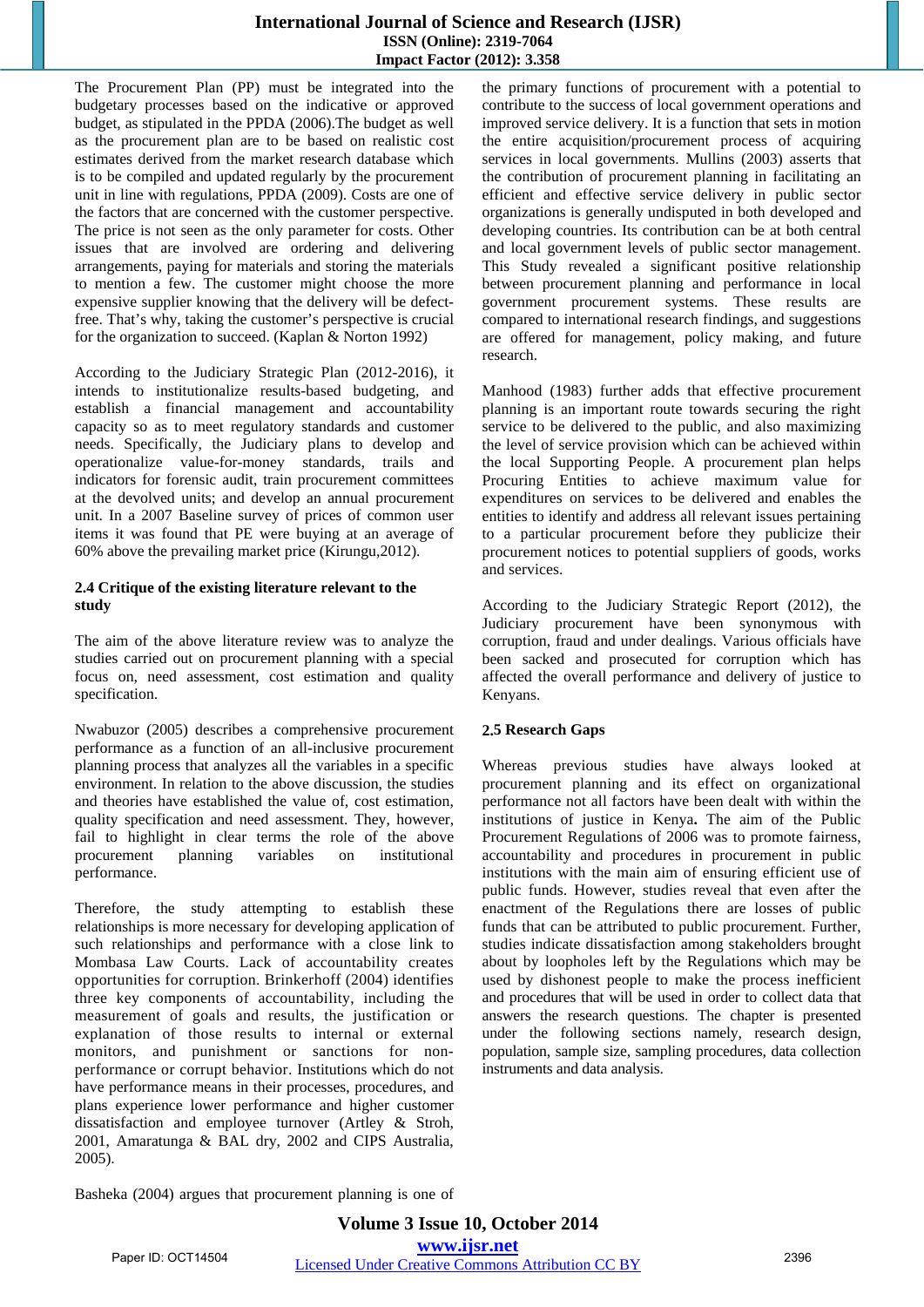## **Chapter Three**

# **3. Research Design and Methodology**

## **Introduction**

This chapter presents the research methodology of the study. It described the methods and procedures that were used in order to collect data that answers the research questions. The chapter was presented under the following sections namely, research design, population, sample size, sampling procedures, data collection instruments and data analysis.

#### **3.1 Research Design**

The study adopted a descriptive research design. Schindler (2003) defines a research design as a blue print for fulfilling objectives and answers to research questions. The research design expresses both the structure of the research problem and the plan for investigation used to obtain empirical evidence on the relation of the research problem. The study was conducted at the Mombasa Law Court. The design is considered appropriate as it will enable the researcher to reach many subjects within limited time (Kothari, 2005). It is aimed to give intense and detailed description of existing phenomenon with intent of employing data to justify and make plans that are more effective

#### **3.2 Population**

According to (Mugenda, 2009) the population refers to an entire group of individuals, events or objects having a common observable characteristic. Mugenda and Mugenda generalize the findings of a study. The population was chosen to delimit the research and gather sufficient data within the time limit and cost. The target of the study was Mombasa Law Court employees comprising of the judicial officers and paralegal officers. This was categorized as follows: Chambers, Procurement, Finance and Human Resource Departments. The target was chosen because of the role they play in the procurement process in the Mombasa Law Court. The institution is organized as stated in fig.3.1 below:

| <b>rapid <math>\sum_i</math></b> ranger i optimion |                                 |  |
|----------------------------------------------------|---------------------------------|--|
| Departments                                        | No. of Employees Per Department |  |
| Chambers                                           | 35                              |  |
| Procurement                                        | 10                              |  |
| Finance                                            | 15                              |  |
| Human Resource                                     | 20                              |  |
| ICT                                                | 12                              |  |
| Registries                                         | 103                             |  |
| <b>Total No.of Employees</b>                       | 200                             |  |

**Table 3.2:** Target Population

#### **3.3 Sampling Frame**

A computerized database of the company's staff obtained from the Human Resource office formed the sampling frame. This enabled the researcher to know the exact number employees per department and be able to choose the sample

#### **3.4 Sample and Sampling Technique**

The respondents in this study were selected from population of management and employees at MLC. A total of 60 employees which constituted 30% of the total population were selected using stratified and simple random sampling techniques. This involved taking subjects from all the departments at MLC as tabulated in Table 3.2.

The stratified random sampling was used where the total population was not homogenous as is in the case of Mombasa law courts the population was divided into different departments. These departments represented the strata's and each stratum was represented in a sample in a proportion equivalent to its size in the accessible population to ensure that all members of the population had an equal chance of being selected.

| Table 3.3: Sample Population |  |
|------------------------------|--|
|------------------------------|--|

| Department                | Population | Sample | Percentage |
|---------------------------|------------|--------|------------|
| Chambers                  | 35         |        | 18.3       |
| HRM & Admin               | 20         |        | 10.0       |
| <b>Finance Department</b> | 15         |        | 8.3        |
| Procurement               | 10         |        | 5.0        |
| Registries                | 108        | 31     | 51.7       |
| ICT                       | 12         |        | 6.7        |
| <b>TOTAL</b>              | 200        | 60     | 100        |

#### **3.5 Research Instruments**

Researchers prefer using methods that provide high accuracy, generalizability and explanatory power, with low cost, rapid speed and maximum management demands and administrative convenience (Warwick and Lininger 1975-8). Basing on this fact, this study was conducted primarily through the use of questionnaires document analysis and interviews schedules.

#### **3.5.1 Questionnaires**

The questionnaire made it possible to obtain a wide variety of responses and to draw more reliable conclusions from the responses. Questionnaires facilitate easy and quick derivation of information within a short time (Borg and Gall, 1983). The questionnaire contained both open and closed ended questions. The structured questionnaire was used to collect data from the respondents. Both open-ended and closed-ended items were used. Questionnaires were administered to the employees without administrative responsibilities.

#### **3.5.2 Interview Schedules**

The interview schedule was prepared and used to collect qualitative in-depth data. The interview schedules provide the researcher with greater opportunity to explain the purpose of the study (Stone and Harris 1984). The interview schedule was administered to the administrators sand judicial officers. Also interviewing gives an opportunity for triangulations to supplement data elicited by questionnaires thus providing more information for the study. It served as a follow-up to supplement and eliminated the shortfalls of the questionnaire. The designed structured interview schedule was moderated by the help of friends and supervisors. Apart from supplementing and eliminating the shortfalls of the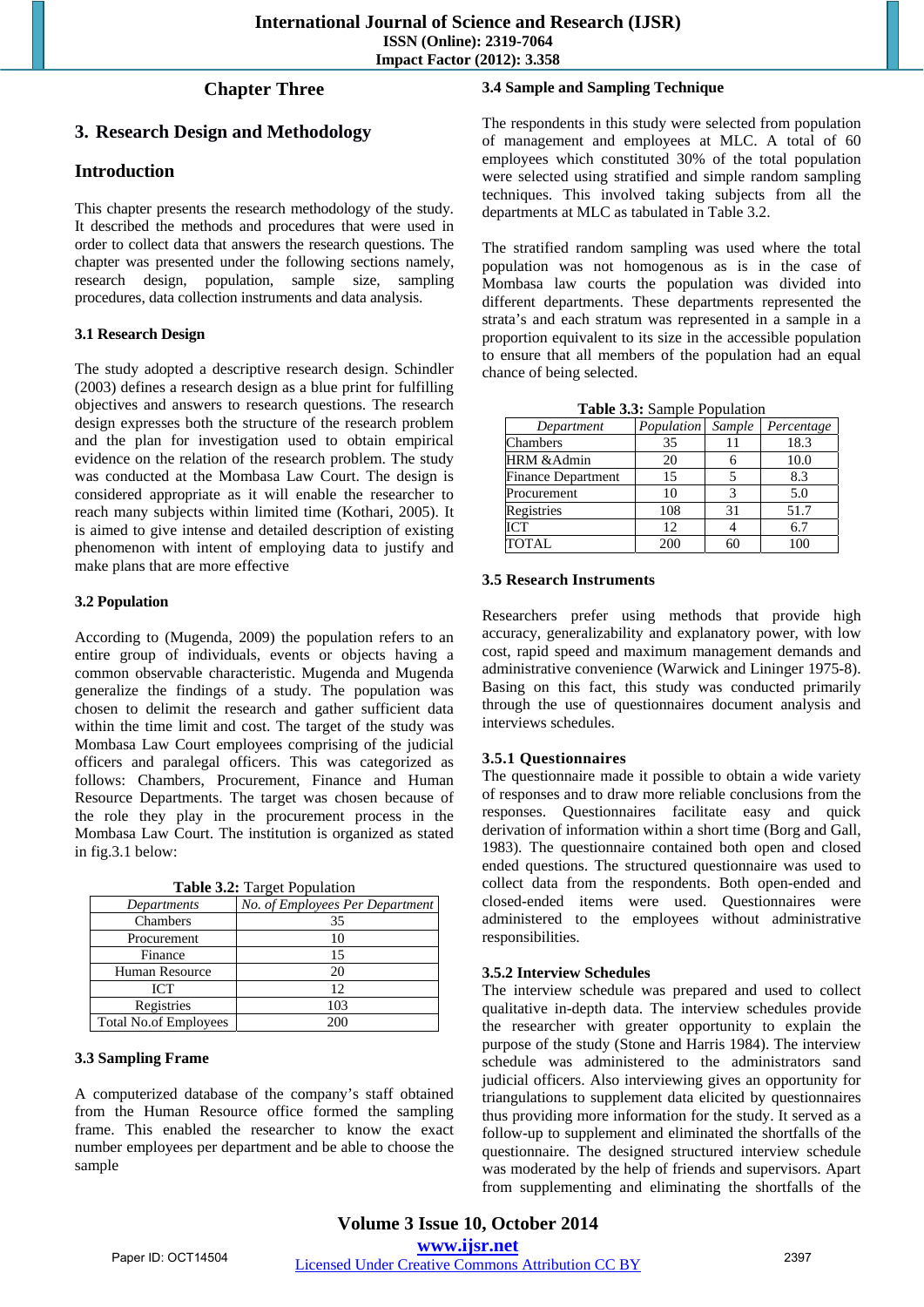questionnaire, data collected explained the reasons behind the responses given.

#### **3.6 Data collection procedure**

Data for this study was collected from both primary and secondary sources. A descriptive approach was applied to collect primary data by the use of structured/ closed ended questionnaires and interview schedules from the selected respondents on their view on the effects of the Procurement planning on the performance of institutions. Secondary data was mainly sourced from the library and records and journal within the Mombasa Law Courts.

The researcher sought permission from the relevant authorities to contact the study. Upon visiting the departments, the researcher before carrying out the study, sought permission from the head of departments and judicial officers. The researcher booked an appointment with the relevant officers to be interviewed. The researcher herself administered the instruments to all the respondents. The observation checklist was also used thereafter to observe the status of the resources where necessary

#### **3.7 Piloting of Questionnaires**

The questionnaire was field tested by the researcher after the defense of the proposal to assess the relevance of the questions, the understanding of respondents, identification of any ambiguities, as well as the general availability of the various categories of information needed. The questionnaires were pretested immediately before embarking on serious data collection exercise where they were self-administered to a few employees in Mombasa Law Court to make sure that the responses given are in line with the expectations and if not amendments to be done early enough. Validity is the accuracy and meaningfulness of inferences, which are based on the research results. Reliability is a measure of the degree to which a research instrument yields consistent results or data after repeated trials (Mugenda & Mugenda, 2003).

#### **3.8 Data Processing and Analysis**

This being a quantitative survey, descriptive methods of data analysis was used. Information collected through the research instruments from respondents was analyzed using descriptive statistical methods. The information was presented by use of frequencies percentage tables and pie charts for quicker interpretation of data. After collection of the questionnaires they were edited for accuracy, completeness and uniformity. Those with major errors were discarded. Complete questionnaires were given numbers and coded.

# **Chapter Four 4. Research Findings and Discussion**

#### **4.1 Introduction**

This chapter presents data findings obtained from respondents in the field from the selected sample size of 60 respondents; the findings are presented both qualitatively and quantitatively using charts as well as tables. The results of data analysis was based on demographic data, effects of procurement planning and organization performance and relationship between effects of procurement planning and organization performance

#### **4.2 Demographic Analysis**

Sixty (60) respondents were considered for this survey in the topic of interest. This represented 30% of the population of interest. The 30% was the one used in the survey. The representation of male and female, where 41.7% represented Male and 58.3% represented Female population as shown in (Table 4.1 below)

| Table 4.2.0: Respondents' information in relation to Gender, |                     |  |
|--------------------------------------------------------------|---------------------|--|
|                                                              | Mombasa Law Courts. |  |

| <b>Employees Gender</b> | Number of   | Percentage of |
|-------------------------|-------------|---------------|
|                         | Respondents | Respondents   |
| Male                    | 25.         |               |
| Female                  | 35          | 58.3          |
| Total $(N=60)$          |             |               |

Source: survey (2014)

#### **4.2.0 Findings on respondents' information in relation to Gender, Mombasa Law Courts**

As shown in the table, out of the 60 employees sampled, 35 corresponding to 58.3 percent were female while 25 corresponding to 41.7 percent were male. This information clearly shows that there was a larger proportion of female representation in Mombasa Law Court.

#### **4.2.1 Age of respondents**

Age was taken as a demographic element of concern in the study, to find the age composition of the respondents and the relevance to the study. The results for age groupings were tabulated as below (Table 4.2)

| <b>Table 4.2.1:</b> Respondents' information pertaining age, |  |
|--------------------------------------------------------------|--|
| Mombasa Law Court                                            |  |

|               | тношомы шин сомп |               |
|---------------|------------------|---------------|
| Demographic   | Number of        | Percentage of |
| Factor        | Respondents      | Respondents   |
| $21-25$ years |                  |               |
| $26-30$ years |                  | 13            |
| 31-35 years   | 10               | 17            |
| 36-40 years   | 10               | 17            |
| 41-44 years   | 10               | 17            |
| 45 and Above  | 15               | 25            |
| $T(N=60)$     | 60               | 100           |

**Source: Survey Data (2014)** 

#### **4.2.1 Findings on respondents' information pertaining age, Mombasa Law Court**

The findings showed that out the sample size of 60 employees, the highest age group composition was with the bracket of (31-44 years), with the age group bracketing representing 17% each, age bracket 21-25 years was 11% and above 45 years of age 25%. This clearly indicates that Mombasa law court has staff who are aging and almost heading to retirement age. This age group most often would like to do things the old than embracing change in procurement.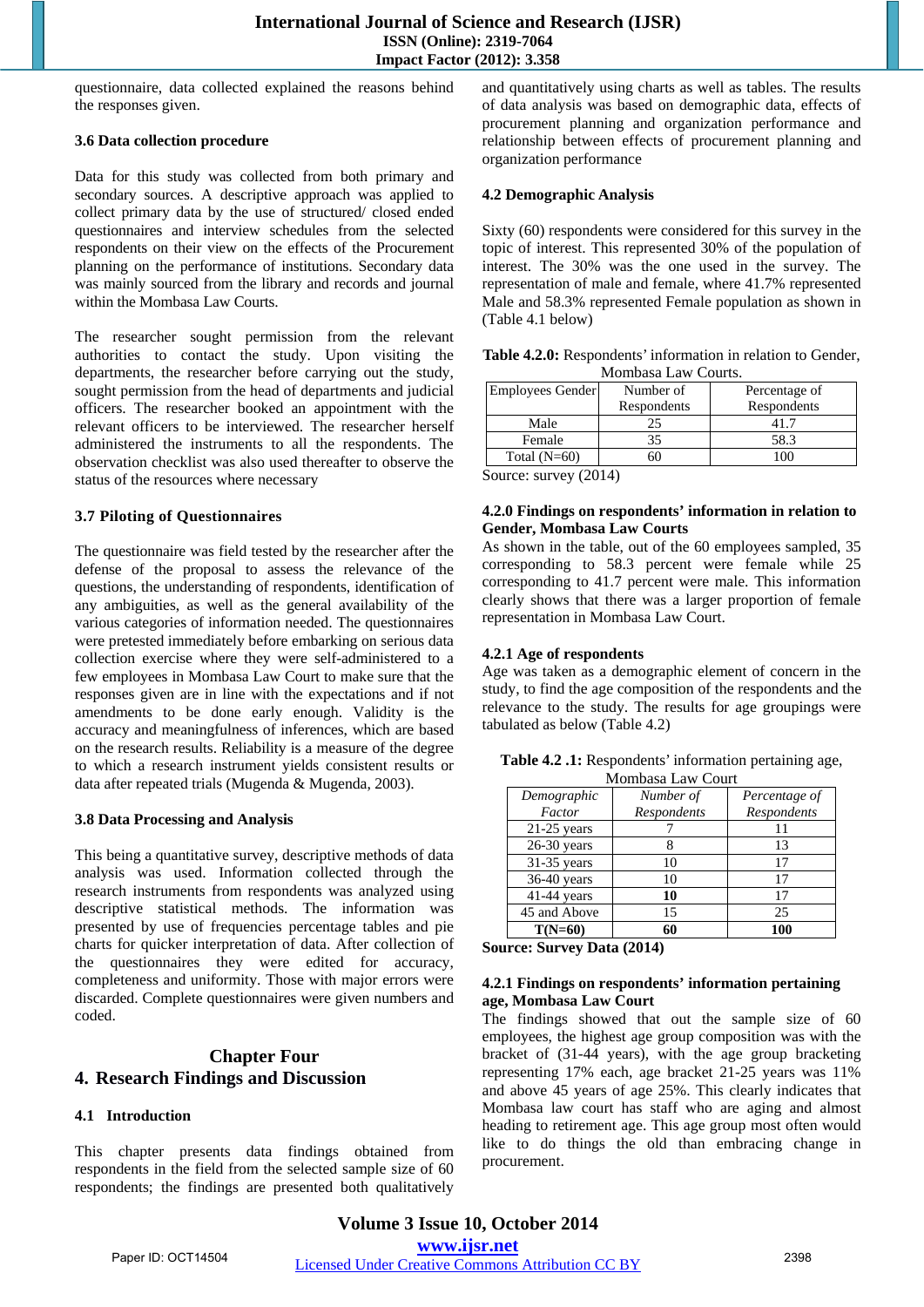#### **4.2.2 Level of Education**

Education level of the respondents was important, because this is an important variable in understanding if the population has the competence and capacity to plan and be mindful on cost saving for procurement activities in the institution. (Table 4.3)

| <b>Tuble 1940</b> Daughton fover of the Respondent s |                          |                              |  |
|------------------------------------------------------|--------------------------|------------------------------|--|
| Qualification                                        | Number of<br>Respondents | Percentage of<br>Respondents |  |
| Certificate                                          | 10                       |                              |  |
| Diploma                                              |                          |                              |  |
| Degree                                               | 10                       |                              |  |
| Others                                               |                          |                              |  |
| $T(n=60)$                                            | 60                       | 100                          |  |

| Table 4.2.2: Education level of the Respondent's |  |  |  |  |
|--------------------------------------------------|--|--|--|--|
|--------------------------------------------------|--|--|--|--|

| Source: Researcher (2014) |  |
|---------------------------|--|
|---------------------------|--|

#### **4.2 Findings on education level of the Respondent's**

Findings showed that the highest percentage of respondents, 67% had only form four certificate , Diploma 8%, Degree 17% and others qualifications 8%. The level of education presented a concern in implementing effective procurement planning. Lack of proper planning could be associated with ignorance of procurement requirements and how the procurement activities are carried out in the institution. . The institutions planning on procurement is not up to date since the higher percentages of the population are ignorant on the process. They request items directly from the procurement office for purchase before approval by the head of procuring entity. Due to their low education level they also purchase items which are not budgeted for in the plan.

#### **4.3. Years Worked in Mombasa Law Court**

The research survey also was interested in finding out the number of years the respondents have worked with the institution. The number of years of service was interest to understand the culture and attitude of the work environment (Table 4.4)

| Year Worked  | Percentage of Respondents |
|--------------|---------------------------|
| 2-5 years    | 30                        |
| 6-8years     | 22                        |
| $9-11$ years | 30                        |
| $> 12$ years | 18                        |
| Total        |                           |

Source: survey (2014)

**4.3.1 Findings on Years Worked in Mombasa Law Court**  The study showed that 30% of employees have been working for the institution for 2-5 years equally to 30% of those also who have worked for 9-11 years , 6-8 years 22% and above 12 years 18%. The results reveal interesting culture those new employees has to adopt to fit into the system. The system in place as an method of procurement activities that doesn't hold ant accountability to the people involved. There are no system in place to guide the procurement process since most of the employees inherited an institution with no systems and no department to oversee all procurement activities of the institution.

# **4.3.2 Employment Status**

The researcher also wanted to find out the department of which the sampled employees in Mombasa Law Courts worked, and if there has been in rotation for the currently serving station or department (Table 4.4.)

| Table 4.4: Departments in Mombasa Law Court |           |         |
|---------------------------------------------|-----------|---------|
| <b>Employees</b>                            | Frequency | Percent |
| Chambers                                    |           | 18.3    |
| HRM&Admin                                   | 6         | 10.0    |
| Finance                                     |           | 8.3     |
| Procurement                                 |           | 5.0     |
| Registries                                  | 31        | 51.7    |
| <b>ICT</b>                                  |           | 6.7     |
| Total                                       | 60        | 100     |
|                                             |           |         |

**Source: authors own computation 2014** 

#### **4.4.1 Findings on Departmental composition of the target population**

Most of them 18.3% were in the chambers, 10% were in the HR &Admin department, 8.3% were in the Finance department, 5% were in the procurement department, 51.7% were in the Registries and finally 6.7% were in the ICT department. The results shows that Mombasa Law Court despite having a quite number of departments it had not come up with the procurement planning as items were being purchased when the need arises. The results are presented in table 4.3.

#### **4. 5 Effects of procurement planning on organizational performance.**

This objective was analyzed by looking at the following variables; need assessment, quality specification and cost estimation. Likert scale was used for answering, where  $(1=$ strongly agree,  $2=$  agree,  $3=$  not sure,  $4=$  disagree and  $5=$ strongly disagree). These questions were analyzed using mean to identify the rank of each employee in procurement planning. When the respondents were asked these questions the results were ranked as in the table 4.5 below.

| ffects of procurement planning | Freauency | Percentage |
|--------------------------------|-----------|------------|
| Need assessment                |           |            |
| <b>Cost Estimation</b>         |           |            |
| becification                   |           |            |

**Source (survey 2014)** 

#### **4.5.1 Findings on effects of procurement planning.**

In relation to effects of procurement planning, proper need assessment, Procurement Cost Estimation and Quality Specification. Need assessment was ranked first with frequency (35) and the highest percentage of 58%. Procurement cost estimation was ranked second with a frequency of 15 and a percentage of 25 %.)Finally Quality specification was ranked third with a frequency of 10 and a percentage of 17%.

This result reveals that among the effects of procurement planning, need assessment was the major factor affecting procurement planning and pivot level of decision for procurement department of any institution. This is evidenced by the statement having the highest percentage and frequency thus being ranked the first. Also the ranking

# **Volume 3 Issue 10, October 2014**

**www.ijsr.net**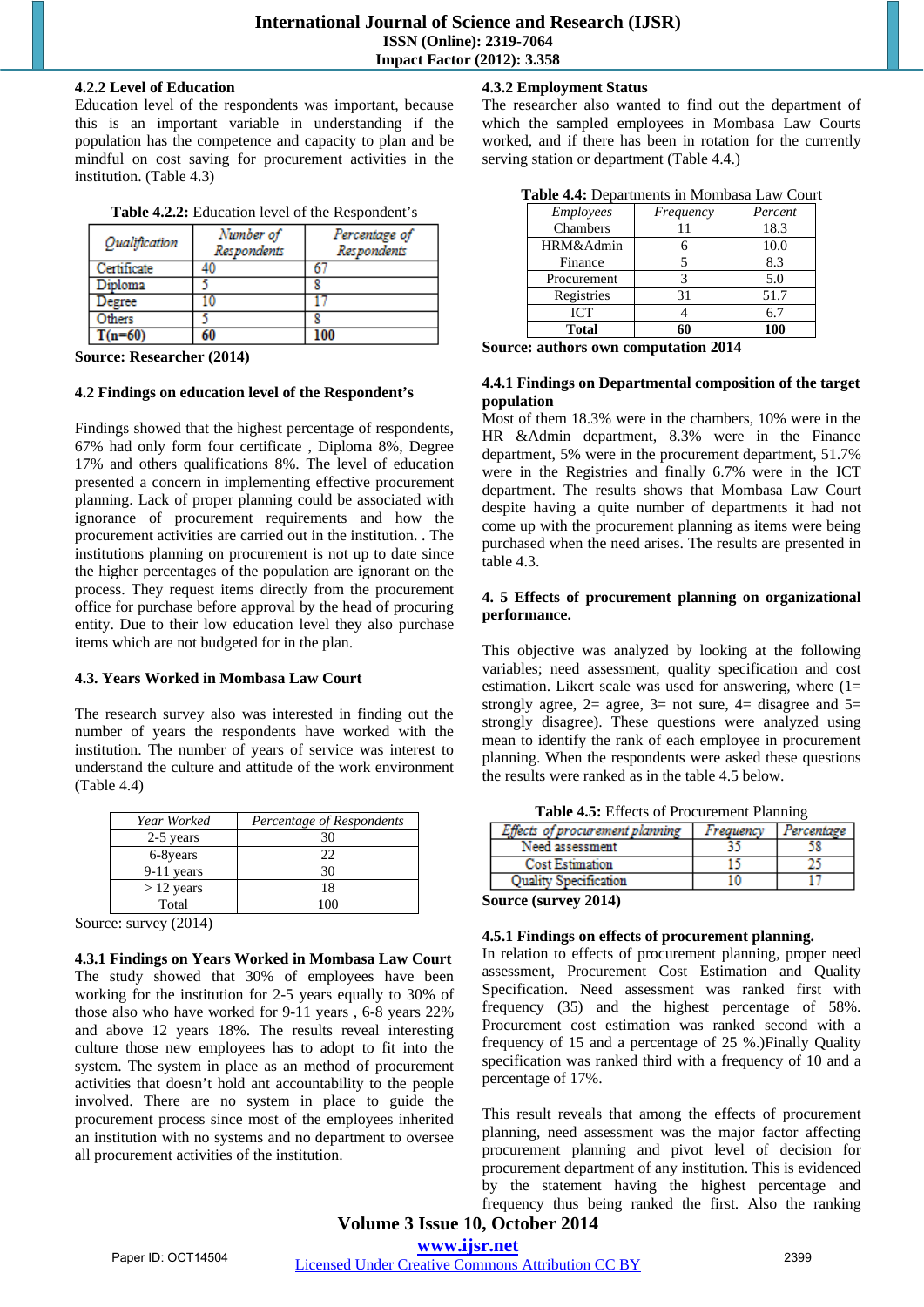corresponds with the statement represented by the licker scale of an  $i =$  strongly agree, ii= agree, iii= disagree, iv = strongly disagree and  $v = not sure$ ). This shows that the point of need assessment is quite vital for any step in the procurement planning process.

Organization or institution must always have adequate planning for its procurement activities through establishment of every department need analysis, then cost estimation evaluated against the need to match with available budget threshold for the institution.

The results showed that cost estimation was ranked second with a frequency of 15 and a percentage of 28% still showing an agreement that the factor affects procurement planning. Quality specification also had a mean of 4.44 which was ranked third and also showing an agreement that requirements given to the procurement office will determine the amount of money to be allocated. Thus procurement planning is affected by the quality specification provided by the user departments. If the quality of the items to be procured is poor then the procurement plan will also be poor.

#### **4.6 Extent to which needs assessment affects procurement planning**

The first objective of the study was to determine the effect of proper need assessment on institutions performance. Need assessment is the determinant of the institution requirements and then budget developed for it for the institution at any given point.



**Figure 4.6:** Need assessment a factor

#### **4.6 Needs assessment an effect of procurement planning**

The results from the study reveals that need assessment as effect of procurement planning is considered to be strongly agreeable by most employees sampled.35% of the sample prefer need assessment as the best effect of procurement planning. This automatically shows that it's a major factor that affects procurement planning in most organizations. This was measured by the following variables: No of staff sampled, availability of the procurement office in the institution, level of education by the respondents and financial capacity.

Likert scale was used for answering, where  $(v=not)$  sure if=strongly disagree, iii= disagree, ii= agree, i= strongly agree). These questions were analyzed using mean to identify the rank of each factor as shown in table 4.5 above.

#### **4.6.1 Findings on extent to which cost estimation is considered an effect of procurement planning**

The study has established that cost estimation has been considered to be among the effects of procurement planning which is agreeable by the sampled population. 30% of the population recommends that is the major factor affecting procurement planning therefore it must be put into consideration when the plan is being prepared. All procurements by any institution are it private or public is

guided by the availability of funds an organization can finance. Therefore procurement planning depends on the cost or budget of the institution.

#### **4.6.2 Extent to which Quality specification affect procurement planning**

The third objective of the study was to establish the extent to which quality specification affects procurement planning. The study has established that quality specification is very vital aspect in any organization in matters related to procurement planning as found out in Mombasa Law court. This was measured using the following variables: the type of item to be procured, financial capacity, procurement method applied and availability of procurement department. Likert scale was used for answering, where  $i=$  strongly agree,  $i=$ agree, iii= not sure,  $IV=$  disagree,  $v=$  strongly disagree). These questions were analyzed using mean to identify the rank of each factor as shown in table 4.6 below.

**Table 4.6:** Quality specification as an effect of procurement planning

| ртанните                                   |      |      |  |  |  |  |
|--------------------------------------------|------|------|--|--|--|--|
| <b>Quality Specification</b>               | Mean | Rank |  |  |  |  |
| Type of item to be procured                | 4.34 |      |  |  |  |  |
| Financial capacity                         | 4.37 |      |  |  |  |  |
| User involvement in the specification 4.39 |      |      |  |  |  |  |
| Professionalism Applied                    | 4.40 |      |  |  |  |  |

Source: (survey 2014)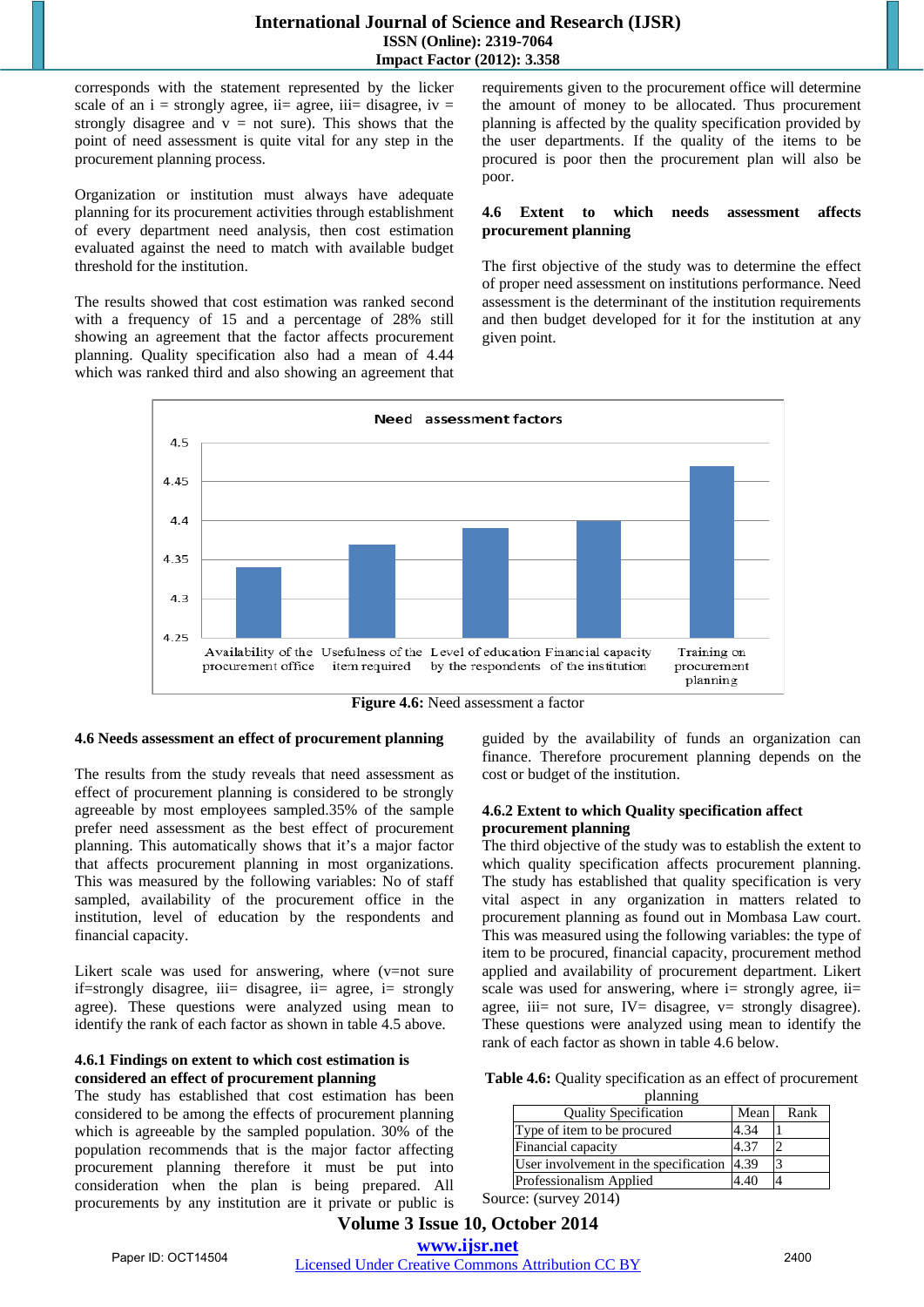#### **4.7 Findings on quality specification as an effect of procurement planning**

Findings results of quality specification as an effect of procurement planning ranked item to be procured highest `with a mean of 4.34 financial capacity of the institution ranked second with a mean grade of 4.37 and finally by procurement method applied mean of 4.39, fourth was the professionalism applied with a mean of 4.40. Results reveal that quality specification as a factor affecting procurement planning is best considered in the type of item to be procured. The user department while putting across their requisition they need to come out with specification for their requirement which should be within quality standard measures.

#### **4.8 Managements view on Quality specification as an effect of procurement planning.**

The third objective of the study was how quality specification affects procurement planning. The management view was measured by looking at the following variables: type of item to be procured, financial capacity, procurement method applied and professionalism applied in the procurement planning.

#### **4.8.2 Management view on Quality Specification**

management view on quality requirement Type of item to be procured was ranked first with a mean of 4.34, financial capacity of the institution was ranked number two with a mean of 4.37, user involvement in specification was ranked number three with a mean of 4.39 and professionalism applied number four with a mean of 4.40 on the likert scale.

|  |  |  |  | Table 4.8: Management View on Quality Specification |
|--|--|--|--|-----------------------------------------------------|
|--|--|--|--|-----------------------------------------------------|

| Management View    | Mean | Rank |
|--------------------|------|------|
| Items procured     | 4.34 |      |
| Financial capacity |      |      |
| User involvement   |      |      |
| Professional       |      |      |
| $   -$<br>$\sim$   |      |      |

Source: (Survey 2014)

#### **4.8.3 Findings on Management View on Quality Specification**

The above results show that the type of item to be procured was the major management view that affected the quality specification in the court. It is seen that the type of item to be procured in any organization will affect the quality of specification and thus affecting the procurement planning. For example the type of item will determine the procurement method to be applied hence the specification should be very clear to give maximum achievement of the quality that the user department requires. When it is not achieved then the item procured will be affected and this affects the procurement plan of an institution. Therefore management should be involved in coming up with the specification of the good/works or services that are required so that they are well captured in the procurement plan hence affecting the final procurement plan of the organization. Financial capacity of the institution is seen to affect the quality specification thus affecting the procurement plan of an entity. It was found that the institution is financially stable to procure items which are termed as necessities. Those which are not voted for can be procured through a special request from the headquarters and hence this affects quality specification and procurement plan of an institution. It has been found that Mombasa law court does not capture every item it procures in the procurement plan of the institution as some can be procured with a special request hence not captured in the financial procurement plan.

#### **4.9 Managements view on Need Assessment as a factor that affects Procurement Planning**

The management view was measured by looking at the following variables: availability of procurement office, management style, level of education, financial capacity and training on procurement plan. The researcher wanted to find out the managements view on the above objective considering the above mentioned variables in Mombasa law court, Financial capacity was ranked first, with a mean of 4.34, management style of the institution was ranked number two with a mean of 4.37, availability of procurement office was ranked number three with a mean of 4.9 and training on procurement plan was ranked number four with a mean of 5.1 on the likert scale.

| Procurement Planning |      |      |  |  |  |
|----------------------|------|------|--|--|--|
| Management View      | Mean | Rank |  |  |  |
| Financial capacity   | 4.34 |      |  |  |  |
| Management style     | 4.37 |      |  |  |  |
| Procurement office   | 4.9  |      |  |  |  |
| Training             | 51   |      |  |  |  |

|  |                      | <b>Table 4.9.1:</b> Factors that affects Need Assessment in |  |
|--|----------------------|-------------------------------------------------------------|--|
|  | Procurement Planning |                                                             |  |

Source: (Survey 2014)

#### **4.9.2 Findings on factors that affect Need Assessment in Procurement Planning.**

The above results show that the financial capacity of an institution was the major management view as it affects highly the need assessment of the user in an organization. The office may need certain item but considering the item might not be bought due to the financial capacity there is reluctance in the requisition. There is a major need for the institution to be flexible enough not to restrict the officers on the financial capacity of an institution since funds can be sourced from somewhere else be it the government or from anon governmental organizations. This automatically shows that procurement planning depends on the financial capacity of an organization, that's the procurement office cannot plan to procure what the institution cannot afford hence affecting the need assessment of the users. Management style of an institution was ranked second and it affects need assessment.

The procurement law stipulates that for any item to be procured there must be a need for it. By establishing this need then the user can request for the procurement of the same therefore management style in an organization plays a great role in the need assessment of the user. The management style which encourages the user to put their needs in the request form and eventually action taken upon them through commitment and finally procurement planning is achieved. Mombasa law court is one of the institutions which meet this factor. The management acknowledges the leadership style in there institution and actually this affects procurement planning since the users are convinced that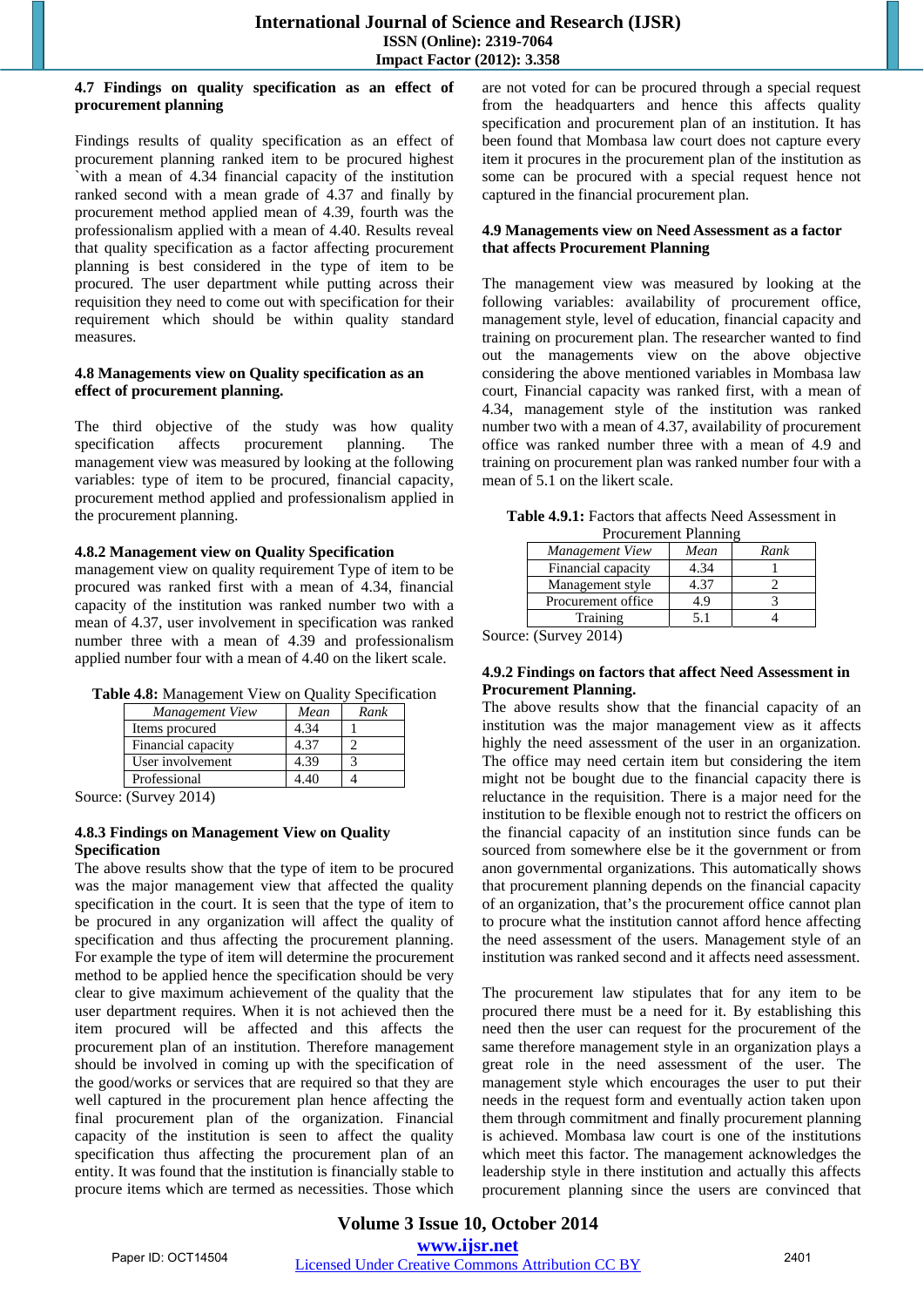almost 80% of their requests are implemented. The third factor to be ranked is the availability of the procurement office which has been newly constituted and termed by the management as a savior to them. The office has played a great role in ensuring that procurement planning is achieved .The users are requested to channel their needs to the procurement office through the request which is then implemented as first as possible as compared to when the office was not in place. Lastly the factor on training on procurement planning is ranked fourth and the last since the management have never been trained on planning their needs and only channels them to procurement when the need arises which is not the proper case. From the above research carried down in Mombasa Law Court an organization should be able to educate the users on need assessment and procurement planning since need assessment affects procurement planning though the above stated factors and for all of them to be achieved major efforts by the procurement office and the management should be felt.

**Table 4.9.2:** Extent to which need assessment affects procurement planning

| Need Assessment                        | Mean | Rank |  |  |  |
|----------------------------------------|------|------|--|--|--|
| Financial capacity                     | 4.34 |      |  |  |  |
| Management style                       | 4.37 |      |  |  |  |
| Availability of the procurement office | 4.39 |      |  |  |  |
| Training on procurement planning       | 4.40 |      |  |  |  |

#### **4.10 Managements view on Cost Estimation as an effect of Procurement Planning**

The study sought to find out how cost estimation as an effect of procurement planning is considered by management. This was measured by looking at the following variables: availability of market price, quality of the items, financial capacity and professional staff.

#### **4.10.2 Findings on extent to which Cost Estimation affects procurement planning**

From the ongoing study the researcher found out that market price was the factor which was ranked first with the highest mean grade of 4.34.The second variable was the quality of the item to be procured with a mean grade of 4.37, then the third variable was professional staff involved with a mean grade of 4.39 and finally the financial capacity of an organization was ranked fourth with a mean grade of 4.40. First Cost Estimation was measured by market price which stood up as major variable by being ranked the first. Actually this reflects the real situation in the field since any estimate is based on the market price of an item. As a procurement professional one is required to come up with the prices of an item based on the market price, that's there, must be a basis on the price through a market survey or past records on procurement of the same item in the same financial period.

Cost estimation affects procurement planning since no planning can be done without financial estimates. The second item rated was quality of the item to be procured. There is no way that a procurement profession can rate the price without putting in mind the quality. Items in the market are given prices depending on the quality, the higher the quality the higher the price and the lower the quality the cheaper the price. Therefore the researcher established the management in Mombasa Law Court termed cost estimation as an effect of procurement planning and is affected by these variables.



Figure 4.10: Extent to which need assessment affects procurement planning

From the above is very clear that the cost estimation of the items to be procured is quite important in coming up with a procurement plan as this affects the budget .The law stipulates that no procurement should exceed the money available in the budget. Therefore the procurement department should emphasize on carrying out market survey to come up with the estimated price of a commodity before the procurement plan can be implemented.

Furthermore cost estimation is also determined by the professionalism of the procurement staff to carry out a market survey, financial capacity of an organization determined with how much has been allocated in the budget to serve that particular vote and the quality of the item needed to meet the financial capacity of the budget as allocated.

#### **4.10.3 Findings on extent to which Cost Estimation affects procurement planning**

The study also sought to find out the ranking of all the factors considered to be the effects of procurement planning in Mombasa law Court. These are Cost estimation, Quality specification and Need assessment. These effects affect procurement planning of an institution. Therefore Mombasa Law court as the area of study should adhere to these as the guidelines in procurement planning. Cost estimation is the factor which was rated first, followed with need assessment and then finally but not least quality specification. The ranking is shown in the table below.

**Table 4.11:** Ranking of all effects of procurement planning on organizational performance

| on organizational performance |      |      |
|-------------------------------|------|------|
| Factors                       | Mean | Rank |
| <b>Cost Estimation</b>        | 4.0  |      |
| Need Assessment               |      |      |
| <b>Quality Specification</b>  |      |      |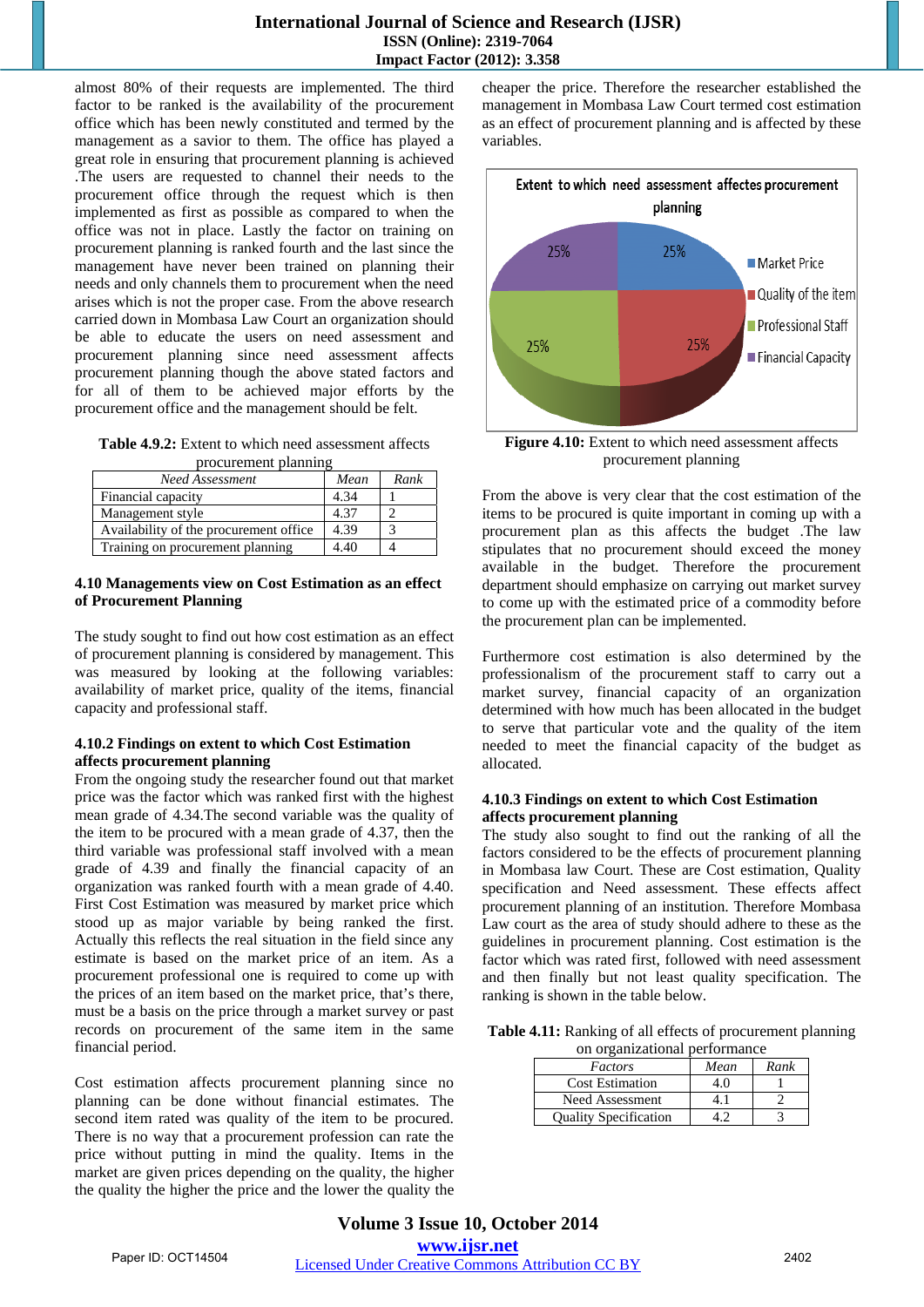#### **4.11 Findings on effects of procurement planning on organizational performance**

On ranking the above effects of procurement planning in organizations performance in Mombasa Law Court, Cost estimation was ranked first with 4.0, Need assessment was ranked second with a mean of 4.1 and finally Quality specification was ranked third with a mean of 4.2.

## **Chapter Five**

# **5. Summary of Findings, Conclusion and Recommendations**

#### **5.1 Introduction**

This chapter presents the discussion, conclusions and recommendations. It is divided into three sections. The first section presents the discussion. The second section presents the conclusions. The third section presents the recommendations.

#### **5.2 Summary of Findings**

Regarding the extent to which quality specification affects procurement planning, the study established that there was a significant statistical relationship between quality specification and procurement planning. This was particularly established in the type of item to be procured, financial capacity/budget allocated for that item, user involvement in development of the needs analysis of the department and drawing up the quality standards of the items requested. In the specifications of the item to be purchased and professionalism in the procurement section applied while undertaking the activity were critical in procurement planning (Mullins, 2003)

#### **5.2.3 Quality specification and performance**

The finding also showed some significant relationship between quality specification and institutional performance concurring with the finding of (Adamson, 1988; Davis, 1992; Feldman, 1991). The importance of procurement planning has been recognized and most researchers agree that procurement planning supports activities and the quality specification of the product which has a key link to organizations performance. Edvardsson (1998) contents that specification is an integral part of the procurement function. Without a quality specification the process can be filled with pitfalls and obstacles for the purchasing department. He lists the characteristics of a good specification as follows; Identifies the minimum requirements of the end user, allows for a fair and open procurement process, provides for testing/inspection to insure the goods/services received meet the standard set forth in the specification and provides equitable award at the lowest possible cost

It is worth to note that performance as perceived by customers who are the end users or consumers of the effects of procurement planning is the expectations or desires of their perceptions. Therefore if this expectations is not met then there will be a negative attitude towards the outcome and it will be disregarded.

Agaba (2007) contends of poor accountability measurement within the public procurement as the major reason why service quality is compromised within the public service. This has become obvious reason why entities fail in achieving important goal of satisfying the internal users. Accountability is important both in itself and as a means to improving perceived service quality of both public and private organizations (Mustafa, 2005)

#### **5.2.4 Need assessment and procurement planning**

Regarding the extent to which need assessment affects procurement planning, the study established that there was a significant statistical relationship between need assessment and procurement planning. Lack of good planning and establishment of departmental needs affect the procurement efficiency and service delivery. Industry Manual, (2008) counsels that a procurement plan is an instrument for implementation of the budget and should be prepared by the user departments with a view to avoiding or minimizing excess votes in the entities' budgets and to ensure that procurements do not proceed unless there are funds to pay for them. This implies that all procurement plans must be well integrated into the budget process based on the indicative budget as appropriate and in compliance with the procurement law.

Agreeably Mamiro (2010) in his findings underscores these facts and concludes that one of the major setbacks in public procurement is poor procurement planning and management of the procurement process which include needs that are not well identified and estimated, unrealistic budgets and inadequacy of skills of procurement staff are responsible for procurement problems in an institution

The study also identified staff training and professionalism as other key factors affecting the quality of organizations performance.

The finding that training and professionalism confirms the views of (Bentley, 1991), that training ensures that the organization has people with the correct mix of attribute, through providing appropriate learning opportunities and enabling them to perform to the highest levels thus putting an organization as performing. These views are further supported by (Gupta, 1997) who viewed training as a selection of the best person for a job, and the first step in staffing. Thus the selected people should be trained and developed to build an effective work force.

Indeed training is the process of increasing the knowledge and skills of an employee for doing a particular job. The findings in this study therefore confirm the views of (Boot, 1999) that training should be used in many areas such as the observed; training can help employees develop a positive attitude about them and seek opportunities to serve customers. These views are shared by Lim and Darling (1997) that training should not only lead to skill improvement, but also change the way employees think and view their job.

#### **5.2.5 Staff Competency and Procurement Performance**

Regarding Cost estimation in any institution it's determined by the professionalism applied by the employees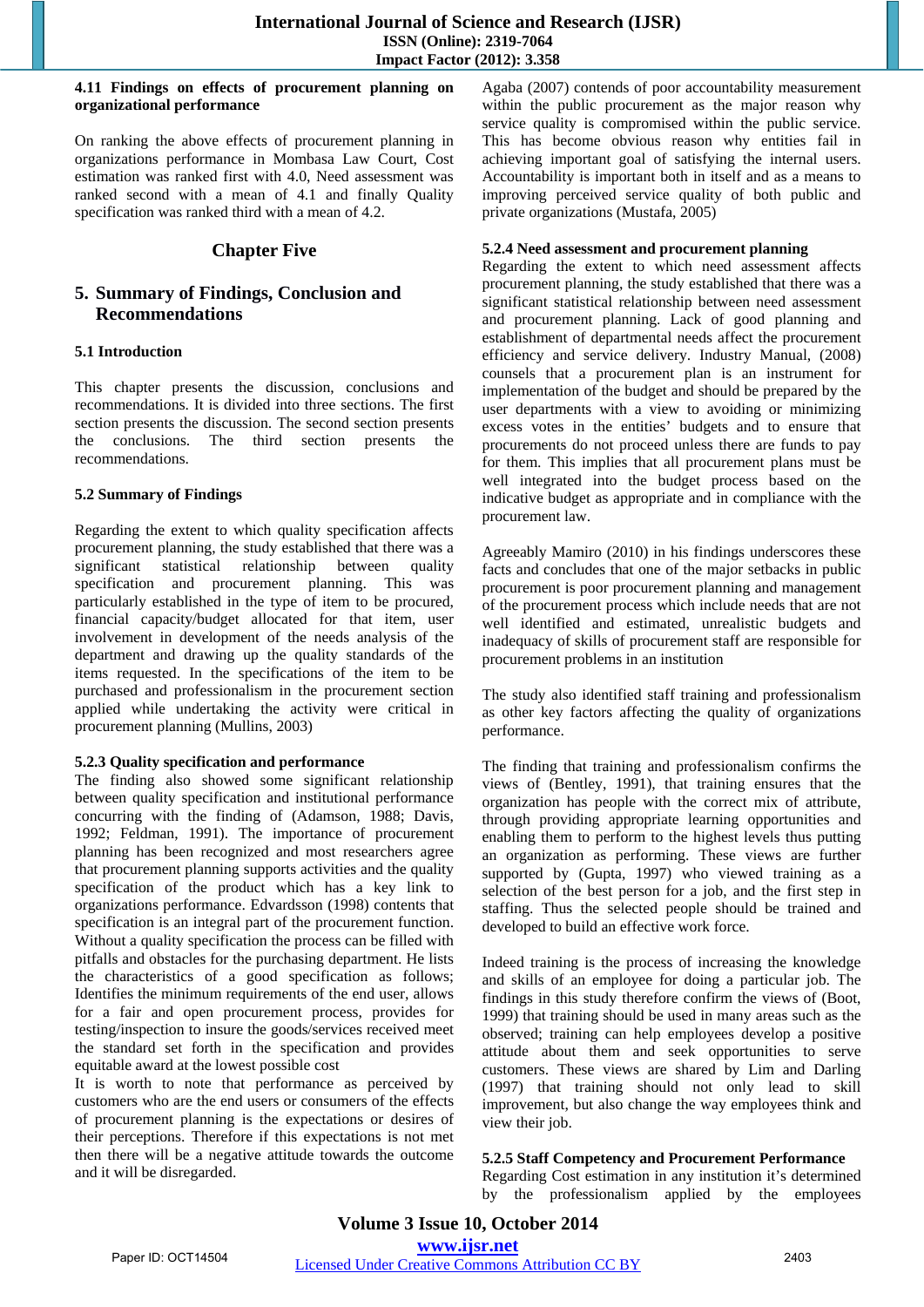undertaking the exercise. This is indicated by the respondents that effective and efficient procurement process can only be achieved by proper planning by competent staff else there would be flaws in the process. Competent staff would ensure that items services are procured as and when the need is expected. Lysons and Gillingham, (2003) confirms this indicating that procurement personnel should be knowledgeable about specifications so as to be able to secure value for money for their employers and play their role of intermediaries between the user and the supplier.

#### **5.2.6 Effects of procurement planning and performance**

Basheka, (2008) in his findings concludes that planning is a process that consists of many steps and the bottom line is that planning is not concerned with future decisions but rather with the future impact of decisions made today. The results further revealed that the departments prepared annual procurement plans and that the procurement plans were prepared and the goals set participatory. Procurement plans therefore influence procurement performance in the sense that they provide focused and efficient utilization of available resources, help in budgeting and planning and therefore with adequate provision of funds due to procurement plans, performance is assured.

#### **5.3 Conclusion**

Based on the above findings it can therefore be concluded that there was a significant statistical relationship between procurement planning and performance. Staff competence which is shown in the professionalism while coming up with the cost estimates and quality specification in the procurement plan as shown in the findings. Factors affecting procurement planning was identified as need assessment, cost estimation and quality specification; other factors identified included: Financial capacity of an institution, professionalism, Management style, Availability of the procurement office, market price and quality of the items to be procured.

Some identified factors are very vital to institution procurement process. Lack of proper planning through effective identification of user needs in an organization creates an avenue of unethical practices in procurement department such as corruption and improper use of resources, excess budget votes therefore integration of procurement planning into budgetary process is important in an institutional framework.

Staff training competency in all departments more so in procurement in the research has proved to be very necessary, effective and efficient procurement process can only be achieved by proper planning and competence staff or else the institution expects flawed procurement process.

The bottom line in procurement planning is that planning is not about the future decision but the impact of decision today, the goals must be set participatory by all users this will influence procurement performance and effective utilization of available resources and budget allocation.

#### **5.4 Recommendations**

Based on the above findings, the researcher therefore recommends the following:

#### **5.4.1Policy Recommendation**

Findings revealed that procurement competences and most especially key personal competences highly predicted perceived performance of user departments and the institution as a whole... This therefore calls for the PPOA to carryout competences profile for all procurement cadres working in the public sector institution in all counties from time to time. Special emphasis should be put in developing key personal competences which are not clear in Public sector organization reform Agenda. Such profile can be used for major human resource functions such as recruitment and selection, performance management and training and development of procurement officers with an aim of ensuring quality employees. Procurement practitioners' Association should be established where representatives from centers of expertise and various procuring entities should meet regularly to inform test and develop policies and where appropriate operationalize issue

#### **5.4.2 Managerial Recommendation**

There is need for all users of organization department to develop the resource requirements needs for their department to allow procurement department proper budgetary allocation vote to the needs of the department to avoid wastages of resources and where over spending without planning a risky factor for procurement professionals.

#### **5.4.3 Future Scope of the Study**

The Researcher recommends the current study to be replicated in other public sectors to enable the readers acknowledge the area of study. This was not considered in the study hence is a viable area where a similar study can be carried out in order to establish whether the results would be the same or otherwise. The current study only looked at only one public institution which is not a full representation of the public sectors.

#### **5.5 Suggestion for Further Study**

Through this study the researcher has gained a deeper insight on how organizations can achieve successful procurement planning and the benefits in doing so, but there are some areas in which the researcher believes more research is needed to fully understand the nature of procurement planning. The results of analysis show the effect on procurement planning and institutional performance. The future research should also be carried out to explore variables affecting perceived service quality, ethics, transparency, procurement performance, and value for money in public institution procurement planning process

#### **References**

[1] Amaratunga, D., & Baldry, D. (2002). Moving from Performance Measurement to Performance Management. *Facilities*, Vol. *20* No. 5/6, pp. 217- 223.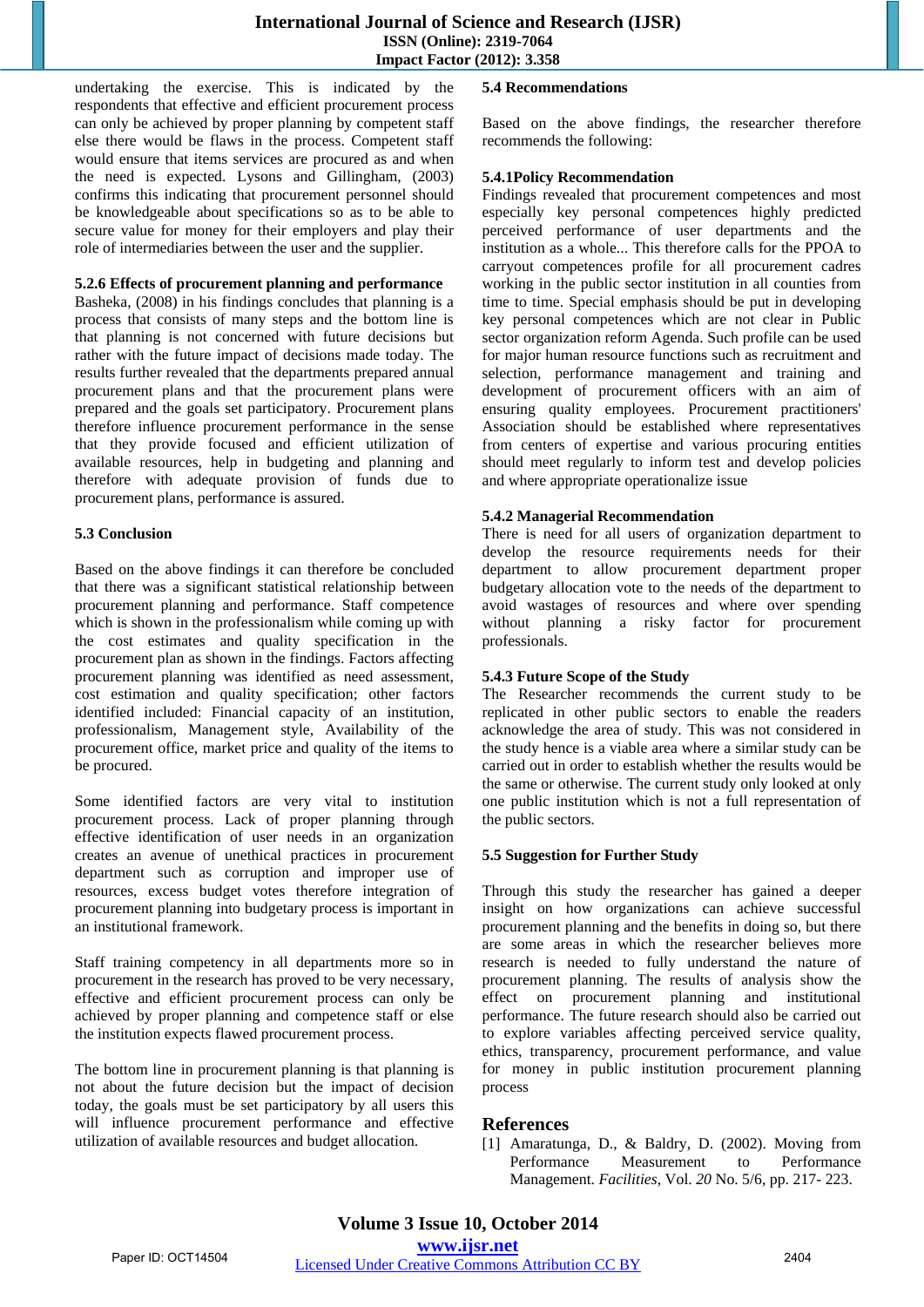- [2] Artley, W., & Stroh, S. (2001, September). *The Performance-Based Management Handbook*, Volume II. Retrieved September 24, 2008, from Oak Ridge Institute for science and education website:
- [3] Atkinson, W. (2006, April 6). *CA'S Procurement Overhaul focuses on Global Expertise.* Retrieved April7, 2008, from Purchasing web site:http://www.purchasing.com
- [4] Baseman, B. C. (2008). Procurement Planning and Accountability of Local Government Procurement Systems in Developing Countries: Evidence from Uganda. Journal of Public Procurement, Vol. 8 No. 3, pp. 379-406.
- [5] Basheka, B.C. (2009), Procurement and Local Governance in Uganda: a factor analysis approach, *International Journal of Procurement Management*, Vol.2, No. 2, pp. 191-209.
- [6] Batenburg, R., & Versendaal, J. (2006, January). *Alignment Matters – Improving business functions using the procurement alignment framework*. Retrieved
- [7] August 13, 2008, from Archive library Utrecht University web site: http://igiturarchive.library.uu.nl/math/2007- \_alignmentmatters.pdf.
- [8] Beamon , B.M. (1999), 'Measuring supply chain performance',*International Journal of Operations and Production Management*, Vol. 19, No. 3, pp. 275-292
- [9] Behn, R. D. (2003). "Why measure performance? Different purposes require different measures." *Public Administration Review*, Vol. 63 No. 5, pp. 586-606.
- [10]Bruijn, H.D. (2007) *Managing Performance in the Public Sector*, 2<sup>nd</sup> ed. London: Routledge
- [11]Callahan, K. (2000), "Performance measurement and citizen participation." In Holzer, M. and Lee, S. (Eds.). Public Productivity
- [12]CIPS Australia. (2005). *How do we measure up? An Introduction to Performance Measurement of the Procurement Profession.* Retrieved July 17, 2008, from Chartered Institute of Purchasing and Supply website: http://www.cips.org/documents/Performance\_Measure ment.pdf
- [13]David, H. (2002, August 15). *British Airways Flies Towards \$996 Million Savings Goal.* Retrieved April 7, 2008, from Purchasing web site: http://www.purchasing.com
- [14]DCD/DAC. (2003). *Strengthening Procurement Capacities in Developing Countries.* Paris: OECD/DAC-World Bank Round Table.
- [15]Haag, S., Cummings, M., McCubbrey, D., Pinsonneault, A., & Donovan, R. (2006), Management Information Systems for the Information Age (3rd Canadian Ed.), Canada: McGraw Hill Ryerson ISBN 0-07-281947-2
- [16]Halldorsson, A., Kotzab, H., Mikkola, J. H., Skjoett-Larsen, T. (2007).Complementary theories to supply chain management. Supply Chain Management: An International Journal, Vol. 12 No. 4, pp. 284-2.
- [17]Halldorsson, Arni, Herbert Kotzab&TageSkjott-Larsen (2003). Inter-organizational theories behind Supply Chain Management – discussion and applications, In Seuring, Stefan et al. (eds.), Strategy and Organization in Supply Chains, PhysicaVerlag.
- [18]Hines, T. (2004). Supply chain strategies: Customer

driven and customer focused. Oxford: Elsevier.

- [19]Kaushik K.D., & Cooper, M. (2000).Industrial Marketing Management. Vol. 29, No.1, January 2000, pp. 65–83.
- [20]Ketchen Jr., G. & Hult, T.M. (2006). Bridging organization theory and supply chain management: The case of best value supply chains. *Journal of Operations Management*, Vol. 25 No. 2 pp. 573-580.
- [21]Kouvelis, P.; Chambers, C.; Wang, H. (2006): *Supply Chain Management Research and Production and Operations Management: Review, Trends, and Opportunities.* In: Production and Operations Management, Vol. 15, No. 3, pp. 449–469.
- [22]Lavassani K., Movahedi B., Kumar V. (2009) Developments in Theories of Supply Chain Management: The Case of B2B Electronic Marketplace Adoption, *The International Journal of Knowledge, Culture and Change Management*, Vol. 9, No. 6, pp. 85–98.
- [23] Mamiro, R. G. (2010). Value for Money, The Limping Pillar in Public Procurement.
- [24] Mentzer, J.T. et al. (2001): Defining Supply Chain Management, in: *Journal of Business Logistics*, Vol. 22, No. 2, pp. 1–25.
- [25]Movahedi B., Lavassani K., Kumar V. (2009) Transition to B2B e-Marketplace Enabled Supply Chain: Readiness Assessment and Success Factors, *The International Journal of Technology, Knowledge and Society*, Vol. 5, No. 3, pp.75-88.
- [26]Mugenda and Mugenda, (1999) Research Methods
- [27]Neely, A. (1999). The Performance Measurement Revolution: Why now and What next? *International Journal of operation and production management*, Vol.19, No. 2, 205-28.
- [28]Performance Management Models and Purchasing: Relevance Still Lost. *Researches in Purchasing and Supply Management, the 14th IPSERA Conference*, (pp. 687-97). Archamps.
- [29]Rotich, L. M. (2011). Influence of Planning on Procurement Performance in the Kenya Public Financial Sector.
- [30]Sekaran, U. (2003). *Research Methods for Business.*  New York
- [31]Simchi-Levi D.,Kaminsky P., Simchi-levi E. (2007), Designing and Managing the Supply Chain, third edition, Mcgraw Hill
- [32]Telgen, J., Zomer, G., & de Boer, L., (1997). The efficiency and effectiveness of government purchasing in The Netherlands. Retrieved *S*eptember 2, 2008, fromUniversityofTwentewebsite: http://www.bbt.utwente.nl/ompl/staff/Telgen/
- [33] The European Institute of Purchasing Management. (2004). Measuring Purchasing Performance: The role of purchasing measurement systems in strategy implementation. *The 9th EIPM Annual Purchasing Conference.* Haute Savoie, France: The European Institute of Purchasing Management.
- [34]The Government of Kenya (2005) *Public Procurement and Disposal Act (2005)* Nairobi
- [35]The Government of Kenya (2006) Public *Procurement and Disposal Regulations,* 2006 Nairobi.
- [36]The Government of Kenya 2009 *Public Procurement and Disposal General Manual* (2009). Nairobi.

# **Volume 3 Issue 10, October 2014**

**www.ijsr.net**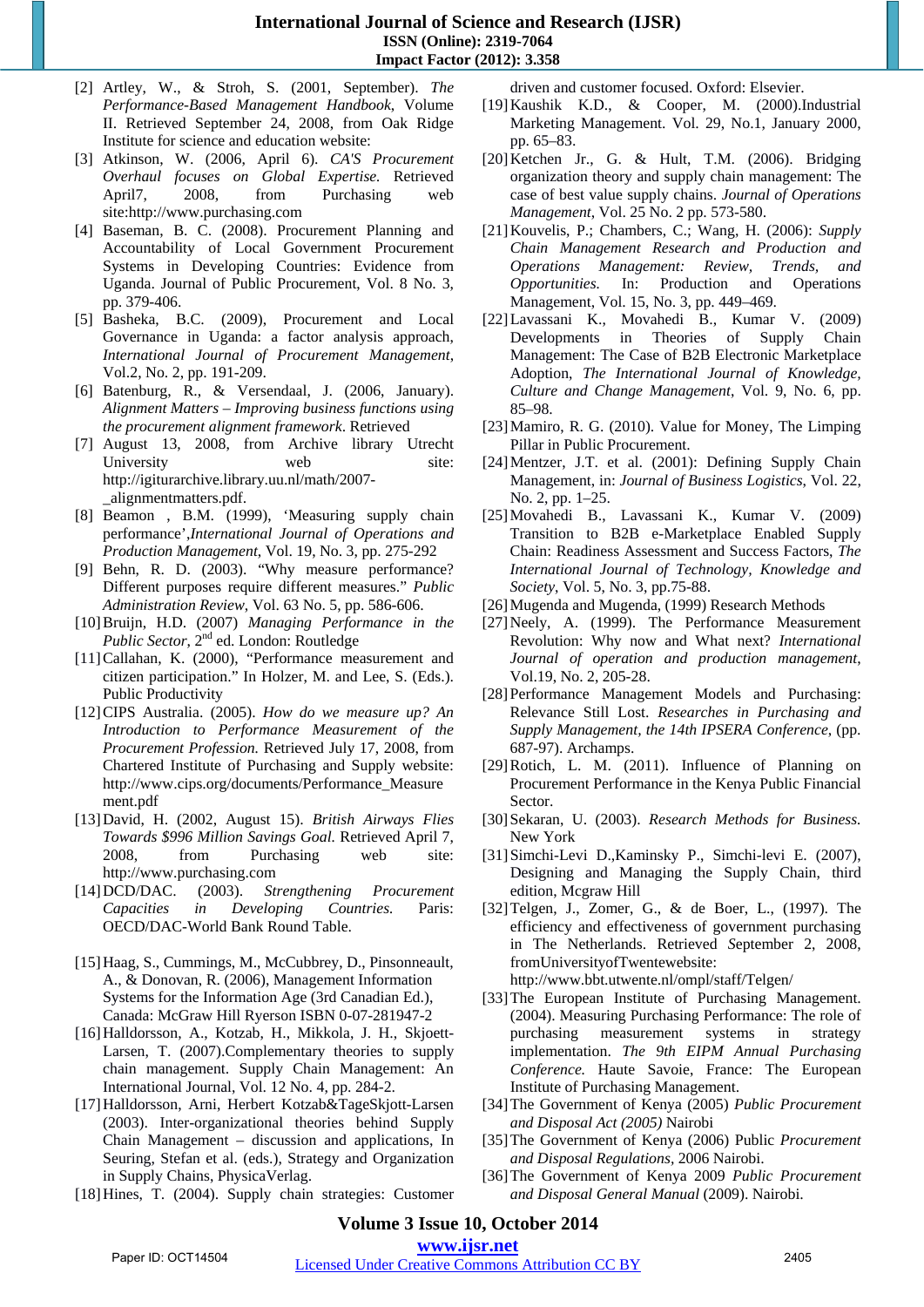[37]The Government of Uganda. (2003). *The Public Procurement and Disposal of Public Assets Act, 2003.*  Entebbe, Uganda: UPPC.

- [38]Waal, A. (2007). Strategic Performance Management: A managerial and behavioral approach. Palgrave MacMillan.
- [39]White, H (2009) Some Reflections on Current Debates in Impact Evaluation Working paper1,

#### **Appendices**

#### **APPENDIX I: Introduction Letter**

Celestine Joan Onyango P. o. Box 90140 MOMBASA.

Chief Magistrate Mombasa Law Courts P.o. Box 90100-80100 MOMBASA **RE: REQUEST FOR INFORMATION CONCERNING ACADEMIC RESEARCH WORK**

I am a student at Jomo Kenyatta University of Agriculture and Technology pursuing a Masters Degree in Procurement and Logistics. As part of the requirement of the course I am carrying out a research study entitled the**, Effects of Procurement Planning on Organization Performance: A Case Study of Mombasa Law Courts.** The research study is a partial requirement for the award of Masters Degree in Procurement and Logistics. This questionnaire is therefore issued purely for academic purpose and the information provided will be treated confidential. Your corporation will be highly appreciated. Moreover your cooperation in ensuring that the questionnaires are answered will be highly appreciated. Please note that the information you give will be treated with confidence and will be used for academic purpose only. Thanks in advance

Celestine Onyango Research (2013)

#### **APPENDIX II: Questionnaire For Employees**

#### **SECTION A: BACKGROUND INFORMATION OF THE RESPONDENTS**

1. Gender of respondents (tick one) Male Female 2. Age of the respondents (tick one) 21-25 years 26-30 years 31-35 years 36-40 years

41-44 years 45 and above

3. Which is your level of academic qualification? "O" Level **Certificate** Diploma Degree **Masters** Any other (specify) ……………………………………………..

4. How long have you been working with the organization? (Tick one) Less than 2 years 2-5 years 6-8 years 9-11 years More than 12 years

5. What is your employment status? Permanent **Contract**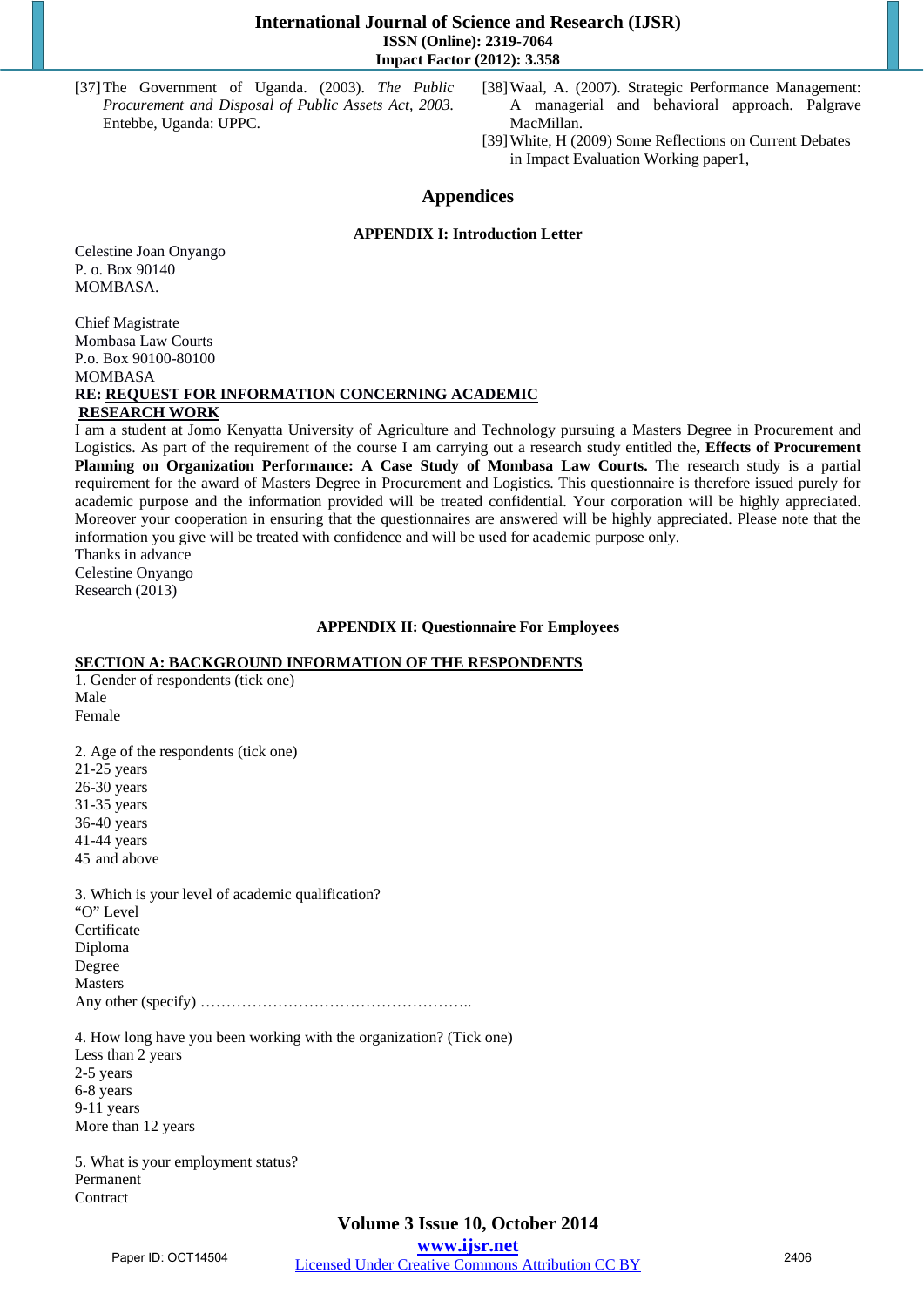Temporary

#### **SECTION B: SPECIFIC OBJECTIVES OF THE STUDY**

1. What do you consider as effects of procurement planning in your organization?

-------------------------------------------------------------------------------------------------------------------------------------------------------- --------------------------------------------------------------------------------------------------------------------------------------------------------

2. To what extent do you agree with need assessment as an effect of procurement planning in your organization?

- a) Strongly Agree
- b) Agree
- c) Disagree
- d) Strongly Disagree
- e) Not sure

3. To what extent do you agree with cost estimation as an effect of procurement planning in your institution?

- a) Strongly Agree
- b) Agree
- c) Disagree
- d) Strongly Disagree
- e) Not sure

4. To what extent do you agree with quality specification as an effect of Procurement Planning in your institution?

- a) Strongly agree
- b) Agree
- c) Disagree
- d) Strongly Disagree
- e) Not sure

5. Briefly explain how Procurement Planning is managed in your organization?

#### ----------------------------------------------------------------------------------------------------------------------------- **APPENDIX II: INTERVIEW SCHEDULE FOR SENIOR MANAGEMENT STAFF**

- 1. In your own understanding, what do you consider as effects of procurement planning?
- 2. In your own view, explain how procurement planning affects performance in your institution.
- 3. In which ways does need assessment affect procurement planning in your organization.
- 4. In which way does cost estimation affect procurement planning in your institution?
- 5. Briefly explain how quality specification affects procurement planning in your organization.
- 6. What other comments can you make regarding the effects of procurement planning on an entity?

#### **APPENDIX IV: Budget Plan**

--------------------------------------------------------------------------------------------------------------------------------------------------------

|                | <i>Items</i>                           | $O$ uantity | <b>Unit Price</b> | Total (Kshs.) |  |  |  |
|----------------|----------------------------------------|-------------|-------------------|---------------|--|--|--|
| 1              | <b>STATIONERY</b>                      |             |                   |               |  |  |  |
|                | Pens                                   | 10          | 20.00             | 200.00        |  |  |  |
|                | Pencils                                | 5           | 40.00             | 200.00        |  |  |  |
|                | Fullscaps                              | 5 ream      | 500.00            | 2500.00       |  |  |  |
|                | Erazor                                 | 10          | 20.00             | 200.00        |  |  |  |
|                | Sub-totals                             |             |                   | 3100.00       |  |  |  |
| $\overline{2}$ | TYPING, PRINTING AND INTERNET SERVICES |             |                   |               |  |  |  |
|                | <b>Internet Services</b>               |             | 15,000.00         | 15,000.00     |  |  |  |
|                | Flash disc                             | 5           | 1000.00           | 5000.00       |  |  |  |
|                | Typing proposal                        | 150         | 20.00             | 3000.00       |  |  |  |
|                | <b>Printing Proposal</b>               | 150         | 20.00             | 3000.00       |  |  |  |
|                | Photocopy                              | 150         | 4.00              | 600.00        |  |  |  |
|                | <b>Binding Proposal</b>                | 5           | 100.00            | 500.00        |  |  |  |
|                | <b>Typing Project</b>                  | 150         | 20                | 3000.00       |  |  |  |
|                | Printing proposal                      | 150         | 20                | 3000.00       |  |  |  |
|                | Photocopying                           | 100         | 20                | 2000.00       |  |  |  |
|                | Contingencies                          |             | 25,000.00         | 25000.00      |  |  |  |
|                | Subtotal                               |             |                   | 64,500.00     |  |  |  |
|                | <b>Total</b>                           |             |                   | 67,600.00     |  |  |  |

#### **APPENDIX V: Work Plan**